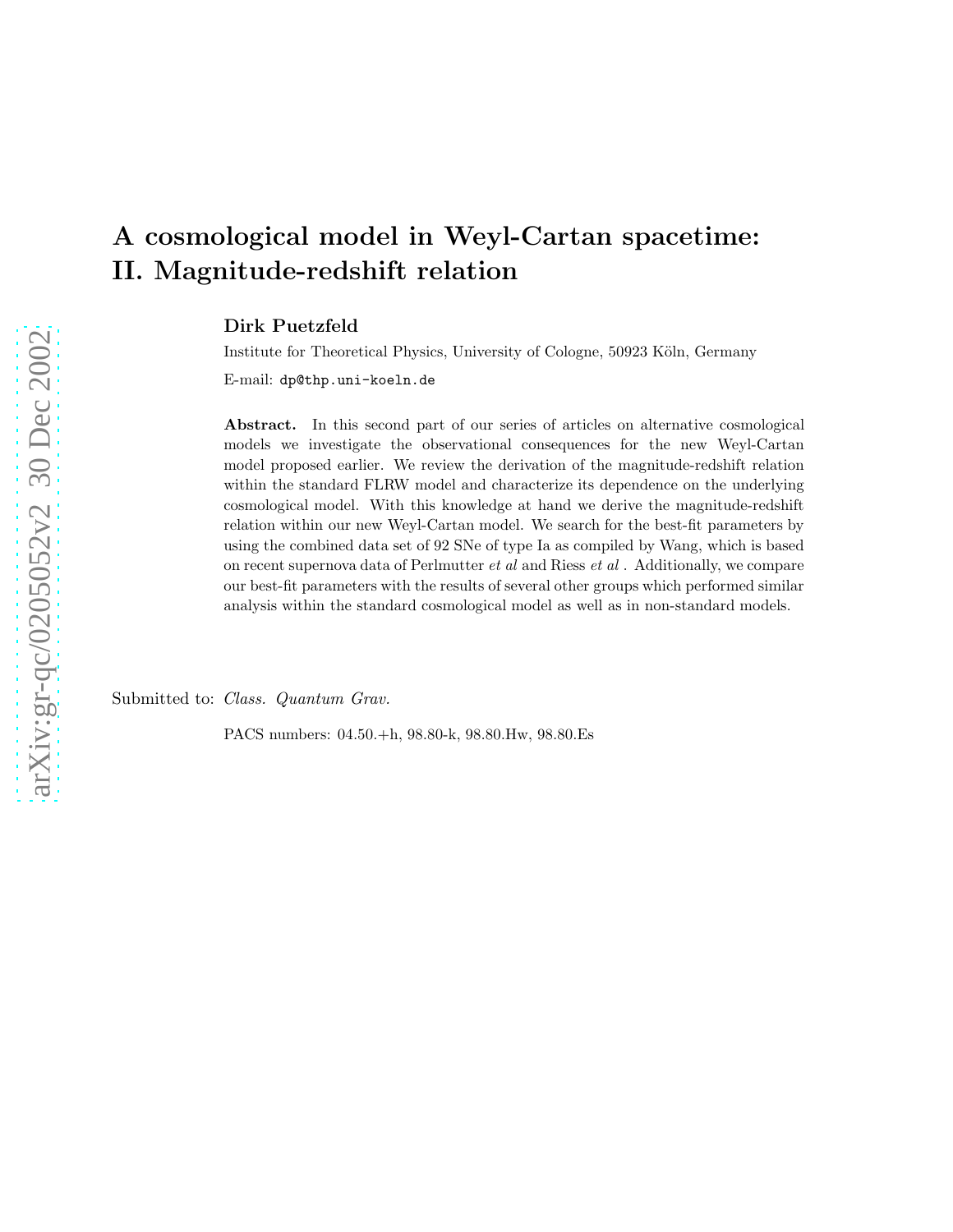# 1. Introduction

This article represents the second part of our series on cosmological models within alternative gravity theories. In the first part [\[8](#page-21-0)], we presented a cosmological model in Weyl-Cartan spacetime which is no longer tied to a Riemannian spacetime and is based on an alternative gravity theory, so-called metric-affine gravity (MAG), which was essentially developed by Hehl *et al* and has been extensively reviewed in [\[9](#page-21-0)]. In [\[8](#page-21-0)] we derived the field equations of our new model and provided exact solutions for a rather broad class of parameters. We were able to show that it is possible to construct models in which the non-Riemannian quantities die out with time.

Within this work we investigate the observational consequences of the new model, and try to rule out if it is compatible with current observations. As becomes clear from the title we are interested in the derivation of the so-called magnitude-redshift relation, which establishes a relation between the luminosity and distance of a given object and the parameters within the underlying cosmological model. This relation was successfully used to extract parameters within the cosmological standard model, also known as Friedman-Lemaître-Robertson-Walker (FLRW) model [\[1](#page-20-0), [4\]](#page-20-0), which is based on General Relativity (GR).

Recent observations [\[11, 12](#page-21-0), [13, 14, 15](#page-21-0)] of type Ia supernovae, which are believed to be some kind of *standard candles*, led to the unexpected discovery that we seem to live in an universe which is currently undergoing an accelerated phase of expansion[[13, 15](#page-21-0)]. The availability of a data set incorporating over 90 type Ia supernovae has turned the magnitude-redshift relation into a cosmological test which must be passed by any new model. It interesting to test if predictions, like the one that the expansion of the universe is currently accelerating, still hold in case of our Weyl-Cartan model. Therefore we put special emphasis on the model dependence of certain assumptions which are made during the derivation of the magnitude-redshift relation. It is noteworthy that the analysis of the SNe data led to a renewed interest in the cosmological constant  $\lambda$  within the cosmological standard model. Since the cosmological constant seems to be a concept which re-emerges periodically within cosmology it is interesting to figure out if it is also inevitable for the description of the data within an alternative model. Note that there are also several efforts, cf.[[27, 29, 30](#page-21-0)] e.g., to cope with the new observational situation, which do not focus on a change of the underlying cosmological model.

Although parts of this work are based on the results obtained in [\[8\]](#page-21-0), it should also be of use for the reader who wants to learn more about the derivation and the use of the magnitude-redshift relation within the standard FLRW model. At this point we like to mention that the model in Weyl-Cartan spacetime still has toy model character, since many important issues are not yet worked out. Hence this article represents a first attempt to rule out whether our new model is viable when confronted with the currently available observational data from the type Ia supernovae.

The plan of the paper is as follows. In section [2](#page-2-0) we review some standard concepts of the FLRW model and introduce the notions and assumptions which are necessary to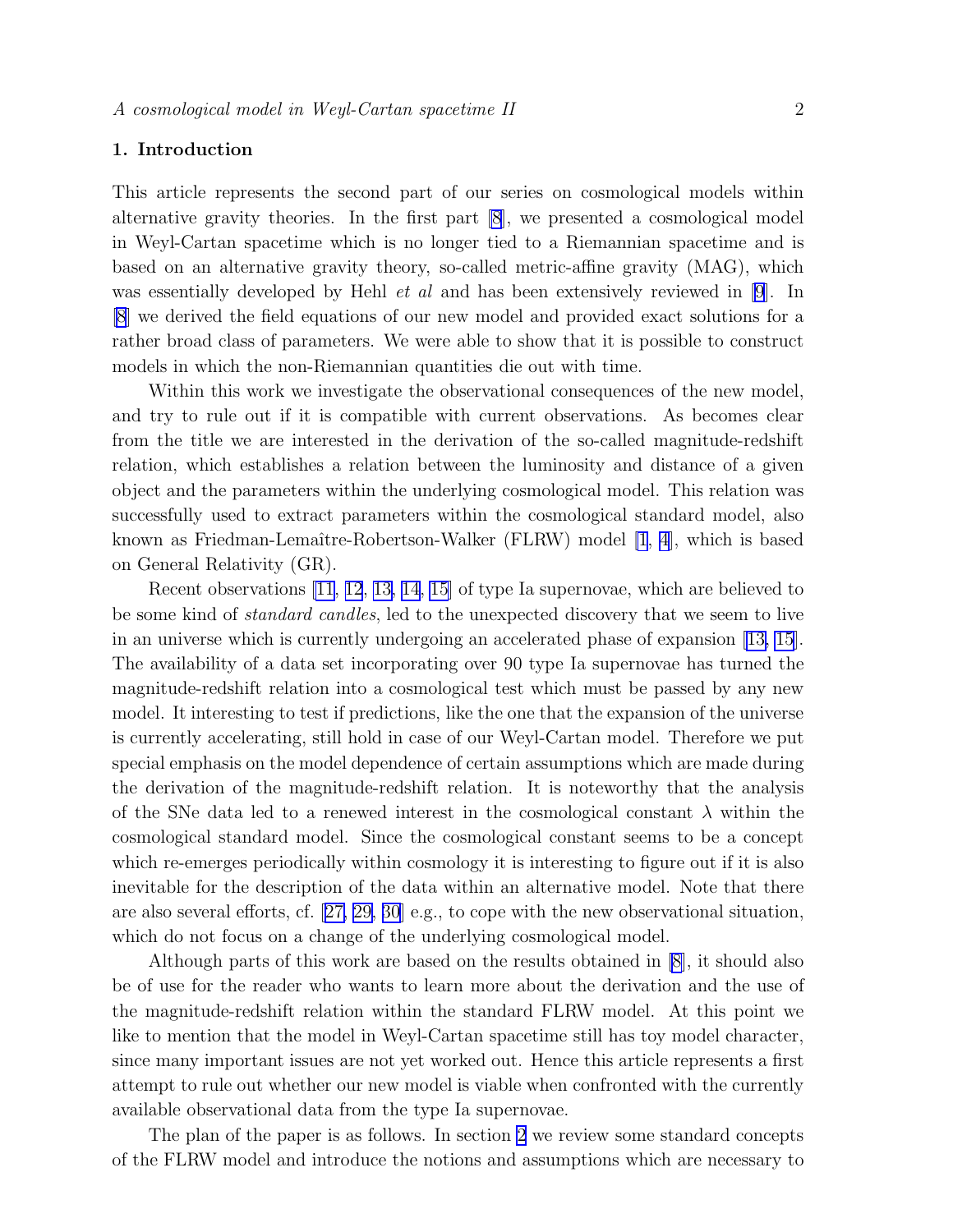<span id="page-2-0"></span>derive the magnitude-redshift relation within this model. In section [3](#page-9-0) we make use of these results in order to derive this relation within the new Weyl-Cartan model. We perform fits within the FLRW as well as within the Weyl-Cartan model to the combined data set of Wang [\[24\]](#page-21-0) in section [4.](#page-11-0) Finally, we compare our results with the results of several other groups who performed similar analysis within the FLRW as well as in non-standard model and draw our conclusion in section [5.](#page-13-0) In [Appendix A](#page-20-0), we provide an overview over the units used throughout the preceding sections.

# 2. Magnitude-redshift relation within the cosmological standard model

In this section we present a short derivation of the magnitude-redshift relation within the standard FLRW model. The results obtained here will be of use when we perform our analysis within the new Weyl-Cartan model in the next section. In particular we will stress the model dependence of the magnitude-redshift relation in the following section, especially its entanglement with the field equations. Since the upcoming derivation of the field equations can be found in every standard textbook on cosmology we keep ourselves rather short. For further reading the reader is referred to[[1, 4\]](#page-20-0).

## 2.1. Field equations

The assumption of homogeneity and isotropy leads to the so-called Robertson-Walker metric as starting point. Using spherical coordinates  $(t, r, \theta, \phi)$  and the coframe

$$
\vartheta^{\hat{0}} = dt, \quad \vartheta^{\hat{1}} = \frac{S(t)}{\sqrt{1 - kr^2}} dr, \quad \vartheta^{\hat{2}} = S(t) r d\theta, \quad \vartheta^{\hat{3}} = S(t) r \sin \theta d\phi, \tag{1}
$$

the line element is given by

$$
ds^{2} = -\vartheta^{0} \otimes \vartheta^{0} + \vartheta^{1} \otimes \vartheta^{1} + \vartheta^{2} \otimes \vartheta^{2} + \vartheta^{3} \otimes \vartheta^{3}.
$$
 (2)

The function  $S(t)$  is the cosmic scale factor, and k can be chosen to be  $+1$ ,  $-1$ , or 0 for spaces of constant positive, negative, or zero spatial curvature, respectively. The only thing missing in order to set up the field equations is an appropriate matter model. Following the cosmological standard model, we assume that matter is smoothly smeared out over the whole spacetime. Thus, we choose the energy-momentum 3-form of an ideal fluid with pressure p, energy-density  $\mu$ , and four-velocity  $u^{\alpha}$ , i.e.

$$
\Sigma_{\alpha}^{\text{fluid}} = \Sigma_{\alpha\beta} \eta^{\beta},\tag{3}
$$

where  $\eta^{\alpha} := {}^{\star}\vartheta^{\alpha}$  and

$$
\Sigma^{\alpha\beta} = (\mu + p) u^{\alpha} u^{\beta} + p g^{\alpha\beta}.
$$
\n(4)

The Einstein field equations with cosmological constant read:

$$
\eta_{\alpha\beta\gamma} \wedge \tilde{R}^{\beta\gamma} + 2\lambda \eta_{\alpha} = 2\kappa \Sigma_{\alpha}^{\text{fluid}}.
$$
\n
$$
(5)
$$

Here  $\tilde{R}_{\alpha\beta}$  denotes the Riemannian curvature 2-form,  $\eta^{\alpha\beta\gamma} := \star (\vartheta^{\alpha} \wedge \vartheta^{\beta} \wedge \vartheta^{\gamma}), \lambda$  is the cosmological constant, and  $\kappa$  is the gravitational coupling constant. Insertion of the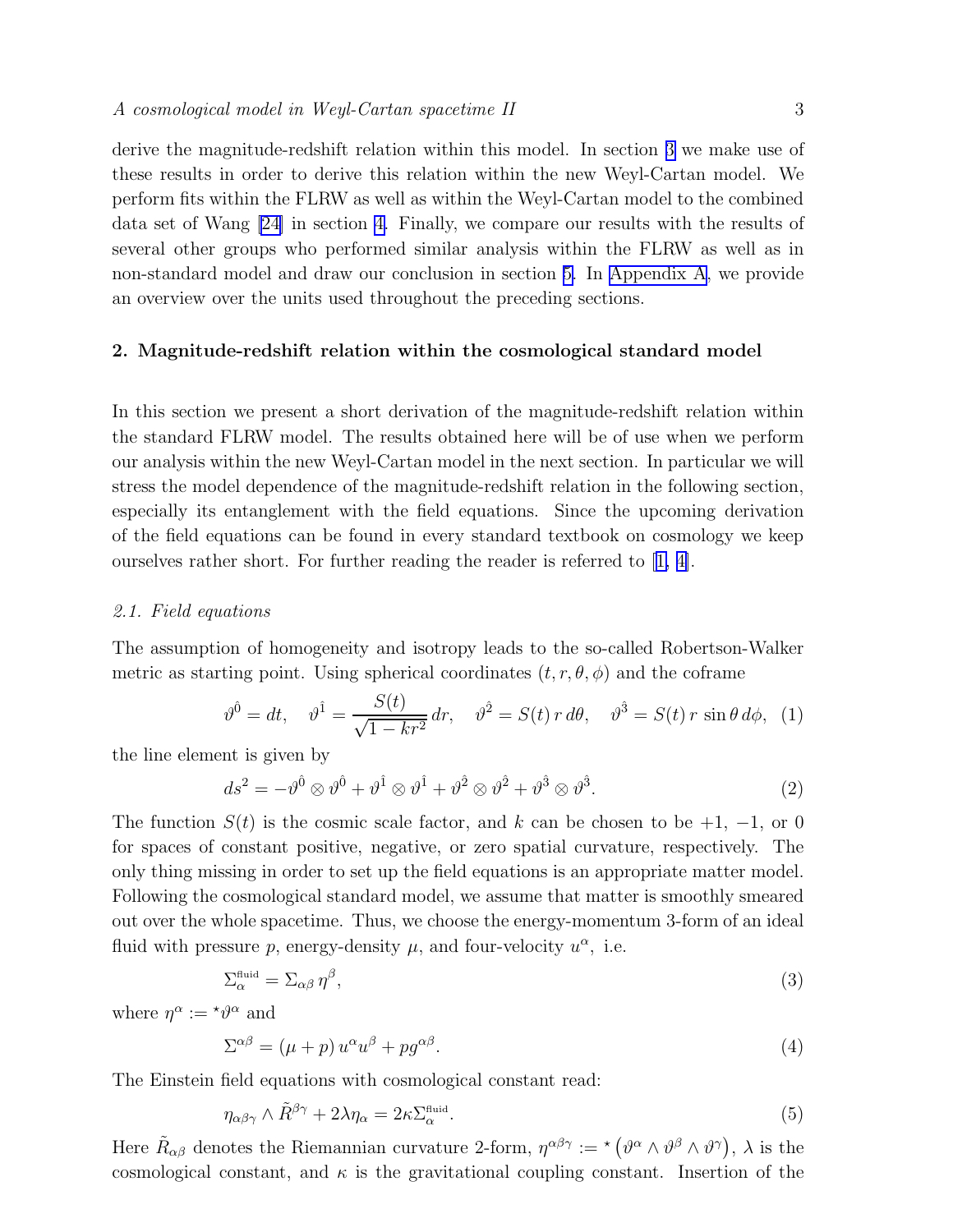<span id="page-3-0"></span>Roberston-Walker metric yields the following set of field equations (the dot denotes differentiation with respect to  $t$ )

$$
\left(\frac{\dot{S}}{S}\right)^2 + \frac{k}{S^2} - \frac{\lambda}{3} = \frac{\kappa}{3}\mu,\tag{6}
$$

$$
2\frac{\ddot{S}}{S} + \left(\frac{\dot{S}}{S}\right)^2 + \frac{k}{S^2} - \lambda = -\kappa p.
$$
 (7)

Hence the field equations([5\)](#page-2-0) turned into a set of ordinary differential equations for the scale factor  $S(t)$ . The set of additional unknown parameters  $\lambda$ , k,  $\mu$ , and p depends on the model we decide to consider. Note that  $\mu$  and p are related by an equation of state  $(\cos) p = p(\mu).$ 

In addition to the field equations  $(6)-(7)$  we have one Noether identity, which takes the following form in a Riemannian spacetime

$$
D\Sigma_{\alpha} = 0. \tag{8}
$$

Let us assume that the equation of state takes the form  $p(t) = w \mu(t)$ , with  $w = \text{const.}$ Using  $(1)$ – $(2)$  $(2)$ , and  $(3)$ , equation  $(8)$  turns into

$$
\dot{\mu}S = -3\dot{S} \ (\mu + p) \stackrel{p = w\mu}{\Rightarrow} \mu = \varkappa_1 S^{-3(1+w)}.
$$
 (9)

Thus, we have found a relation between the energy density and the scale factor, which depends on the constant w in the equation of state and an integration constant  $\varkappa_1$ .

#### 2.2. Critical density

In case of a flat universe,  $k = 0$ , the Hubble function  $H := \dot{S}/S$  and the density  $\mu$  are related via a unique function  $\mu_c = \mu(H)$ , which is often called the *critical density*. The critical density is obtained via the first Friedman equation (6), in case of a vanishing cosmological constant we have‡

$$
H^2 + \frac{k}{S^2} = \frac{\kappa}{3}\mu = \frac{8\pi G}{3}\mu \quad \stackrel{k=0}{\Rightarrow} \quad \mu_c := \frac{3H^2}{8\pi G}.\tag{10}
$$

This quantity is called critical density because of its character to distinguish between a open, flat, or closed universe, i.e.

$$
\mu = \left(H^2 + \frac{k}{S^2}\right) \frac{3}{8\pi G} \Rightarrow \mu_{k=-1} < \mu_c < \mu_{k=1}.\tag{11}
$$

As we can infer from (10) the critical density is determined by measuring the current value of the Hubble function. Let us introduce the dimensionless density parameter  $\Omega_w$ , which represents the relationship between the actual and the critical density

$$
\Omega_w = \frac{\mu}{\mu_c} = \frac{8\pi G}{3H^2}\mu = \frac{\kappa}{3H^2}\mu.
$$
\n(12)

 $\ddagger$  Note that we make use of natural units (cf. [Appendix A](#page-20-0)), i.e.  $\hbar = c = 1$ . Thus, the gravitational coupling constant becomes  $\kappa = 8\pi G$ .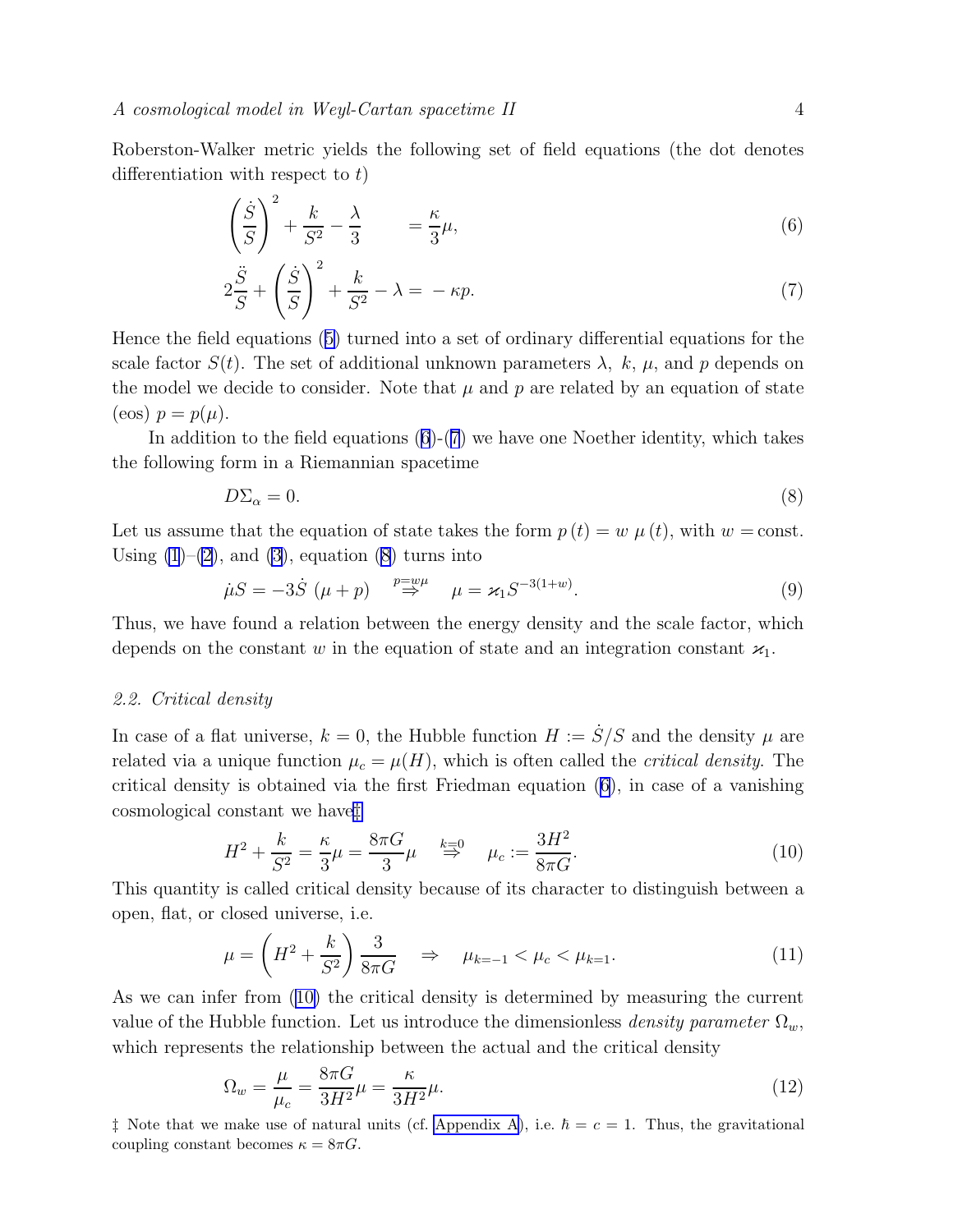<span id="page-4-0"></span>Note that we use  $w$  as an index since we did not specify the underlying equation of state. In case of a non-vanishing cosmological constant  $\lambda$  the first Friedman equation might be written in terms of a total density parameter which encompasses both contributions, i.e.  $\Omega_{\text{total}} = \Omega_w + \Omega_{\lambda} := \frac{\kappa}{3H^2} \mu + \frac{\lambda}{3H^2}$ , yielding

$$
H^2 + \frac{k}{S^2} - \frac{\lambda}{3} = \frac{\kappa}{3}\mu \quad \Leftrightarrow \quad \Omega_{\text{total}} - 1 = \frac{k}{S^2 H^2}.\tag{13}
$$

Note that the value of total density parameter distinguishes between the three possible geometries of the 3-dimensional subspace, i.e.

$$
\Omega_{\text{total}} \begin{cases} < 1 \\ = 1 \quad \Rightarrow k \\ > 1 \end{cases} \begin{cases} < 0 \quad \text{open} \\ = 0 \quad \text{flat} \\ > 0 \quad \text{closed} \end{cases} . \tag{14}
$$

## 2.3. Redshift

Maybe one of the most striking properties of the cosmological standard model is the redshift due to the global expansion. In the following we will focus on its derivation by usingour ansatz for the metric from equations  $(1)$  $(1)$ – $(2)$  $(2)$ .

The first assumption we make is that the propagation of light coming from a distant object, a galaxy e.g., can be treated as a classical wave phenomenon. With  $r = r_1$  being the radial coordinate of the object,  $r = r_0$  coordinate of the observer,  $t = t_1$  time at which wave is emitted, and  $t = t_0$  at which the light is detected at  $r = r_0$ , the Robertson-Walker line element yields

$$
ds^{2} = 0 \stackrel{\theta = \phi = \text{const}}{\Rightarrow} \int_{t_{1}}^{t_{0}} \frac{dt}{S(t)} = \int_{r_{0}}^{r_{1}} \frac{dr}{\sqrt{1 - kr^{2}}}.
$$
 (15)

Thus, we gained a relation between the coordinate distance and the time, setting  $r_0 = 0$ we obtain

$$
\int_0^{r_1} \frac{dr}{\sqrt{1 - kr^2}} = f(r_1) = \int_{t_1}^{t_0} \frac{dt}{S(t)}.
$$
\n(16)

Shifting the time of the emission  $t_1 \rightarrow t_1 + \delta t_1$  will result in a shift of the detection time, i.e.  $t_0 \rightarrow t_0 + \delta t_0$ . Since the lhs of (16) does not depend on the emission or detection time we can infer

$$
\int_{t_1}^{t_0} \frac{dt}{S(t)} = \int_{t_1 + \delta t_1}^{t_0 + \delta t_0} \frac{dt}{S(t)} \quad \Leftrightarrow \quad \int_{t_0}^{t_0 + \delta t_0} \frac{dt}{S(t)} = \int_{t_1}^{t_1 + \delta t_1} \frac{dt}{S(t)} \tag{17}
$$

$$
\delta t_{0,1} \ll t_{0,1} \to S(t) = \text{const} \Rightarrow \frac{\delta t_0}{S(t_0)} = \frac{\delta t_1}{S(t_1)}.\tag{18}
$$

Interpreting  $\delta t_{0,1}$  as the times between two wave crests at emission and at detection, i.e. relating them to the wavelength  $\delta t_{0,1} \backsim \lambda_{0,1}$ , one obtains

$$
\frac{\lambda_1}{\lambda_0} = \frac{S(t_1)}{S(t_0)}.\tag{19}
$$

Using the common astronomical definition of the redshift, i.e.

$$
z := \frac{\lambda_0}{\lambda_1} - 1 \to \begin{cases} > 0 & \text{redshifted} \\ < 0 & \text{blueshifted} \end{cases} \tag{20}
$$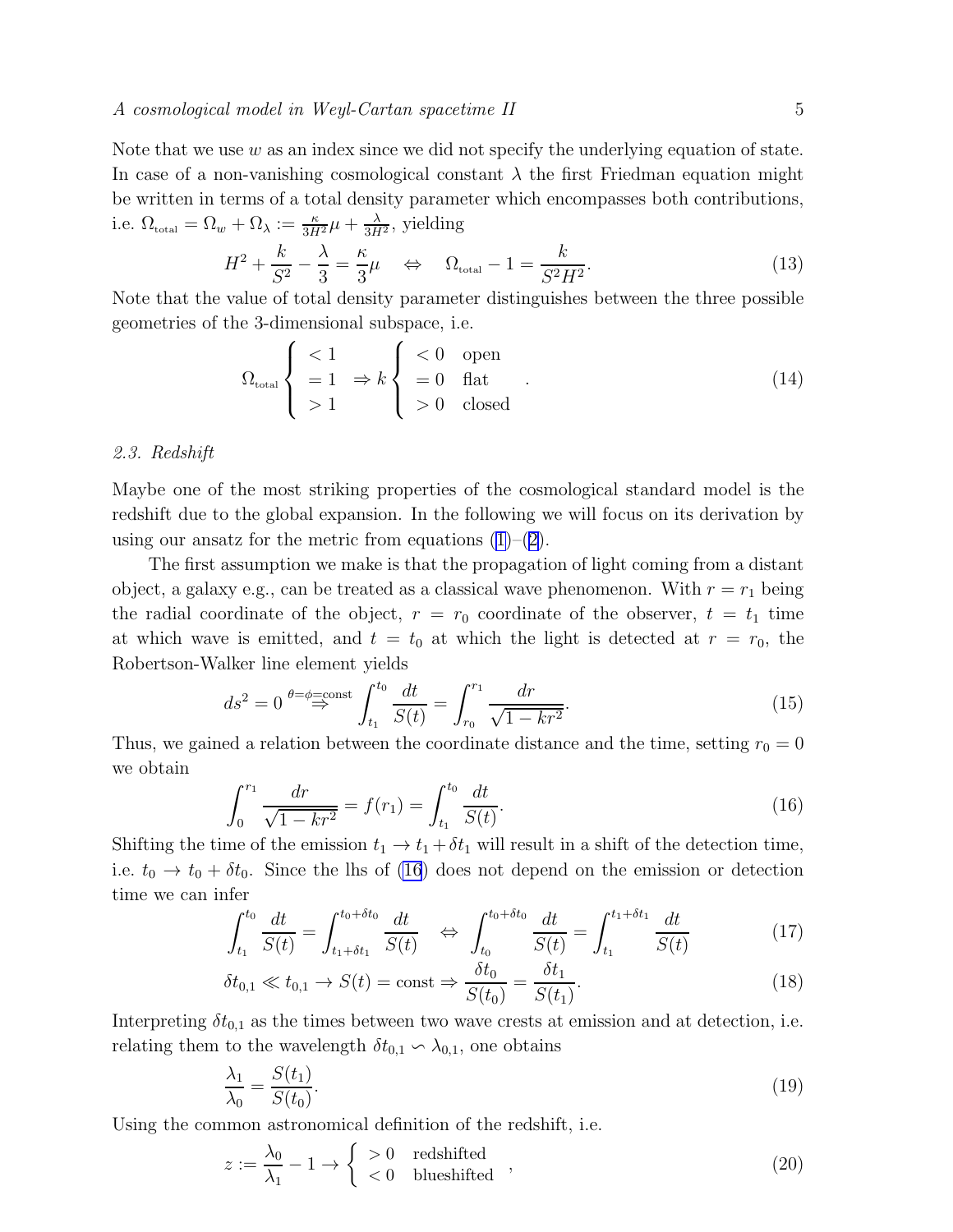<span id="page-5-0"></span>we find the following relation between the scale factor and the redshift in a Robertson-Walker spacetime

$$
1 + z = \frac{S(t_0)}{S(t_1)}.\tag{21}
$$

Thus, if the universe is expanding, then distant sources should be redshifted. Note that the derivation presented above makes use of three crucial assumptions: (i) the paths of photons are completely determined by the metric, (ii) the dispersion relation  $\lambda \nu = c$  is valid at all times, and (iii) the observed wavelengths are small compared to the size of the universe.

Let us now derive an alternative form of the Friedman equation. For that purpose we make use of the expression for the redshift (21), and the relation between the scale factor and the density [\(9](#page-3-0)). With  $\Omega_k := -\frac{k}{S^2 H^2}$  equation [\(13](#page-4-0)) turns into

$$
\Omega_w + \Omega_\lambda + \Omega_k = 1. \tag{22}
$$

For normal matter  $(w = 0)$  we can rewrite the Friedman equation as follows

$$
H^{2} = \frac{\kappa}{3}\mu_{\rm m} - \frac{k}{S^{2}} + \frac{\lambda}{3} \quad \stackrel{(9)}{\Rightarrow} \quad H^{2} = \frac{\kappa}{3S^{3}} - \frac{k}{S^{2}} + \frac{\lambda}{3},
$$
  
\n
$$
\stackrel{(21)}{\Rightarrow} H^{2} = H_{0}^{2} \left[ \frac{\kappa}{3H_{0}^{2}} \mu_{\rm m0} \left( 1 + z \right)^{3} - \frac{k}{S_{0}^{2}H_{0}^{2}} \left( 1 + z \right)^{2} + \frac{\lambda}{3H_{0}^{2}} \right],
$$
  
\n
$$
\stackrel{(22)}{\Rightarrow} H^{2} = H_{0}^{2} \left[ \left( 1 + z \right)^{2} \left( 1 + z \Omega_{\rm m0} \right) - z \left( 2 + z \right) \Omega_{\lambda 0} \right].
$$
\n(23)

Here and throughout the rest of the paper we denote present values of certain quantities, i.e. at the time  $t_0$ , by an index 0. The Hubble parameter in terms of the redshift reads

$$
H = \frac{d}{dt} \log\left(\frac{S}{S_0}\right) = \frac{d}{dt} \log\left(\frac{1}{1+z}\right) = -\frac{1}{1+z}\frac{dz}{dt}
$$
\n(24)

$$
\stackrel{(23)}{\Rightarrow} \frac{dt}{dz} = -H_0^{-1} (1+z)^{-1} \left[ (1+z)^2 (1+z \Omega_{\text{m0}}) - z (2+z) \Omega_{\lambda 0} \right]^{-\frac{1}{2}}. (25)
$$

Before we proceed with the derivation of the luminosity distance in the FLRW model, we note that there is a remarkable connection between the density parameters and the so-called deceleration parameter  $q$ . The deceleration parameter, which is commonly introduced when one expands the scale factor around a certain time (cf.[[1\]](#page-20-0)), is defined as follows

$$
q := -\frac{\ddot{S}S}{\dot{S}^2} = -\frac{\ddot{S}}{H^2S} = \frac{d}{dt}H^{-1} - 1.
$$
\n(26)

Thus, in case of a FLRW model which contains only usual matter and a cosmological constant, cf. equation (23), the deceleration factor at present time is given by the simple expression

$$
q_0 = \frac{\Omega_{\rm m0}}{2} - \Omega_{\lambda 0}.\tag{27}
$$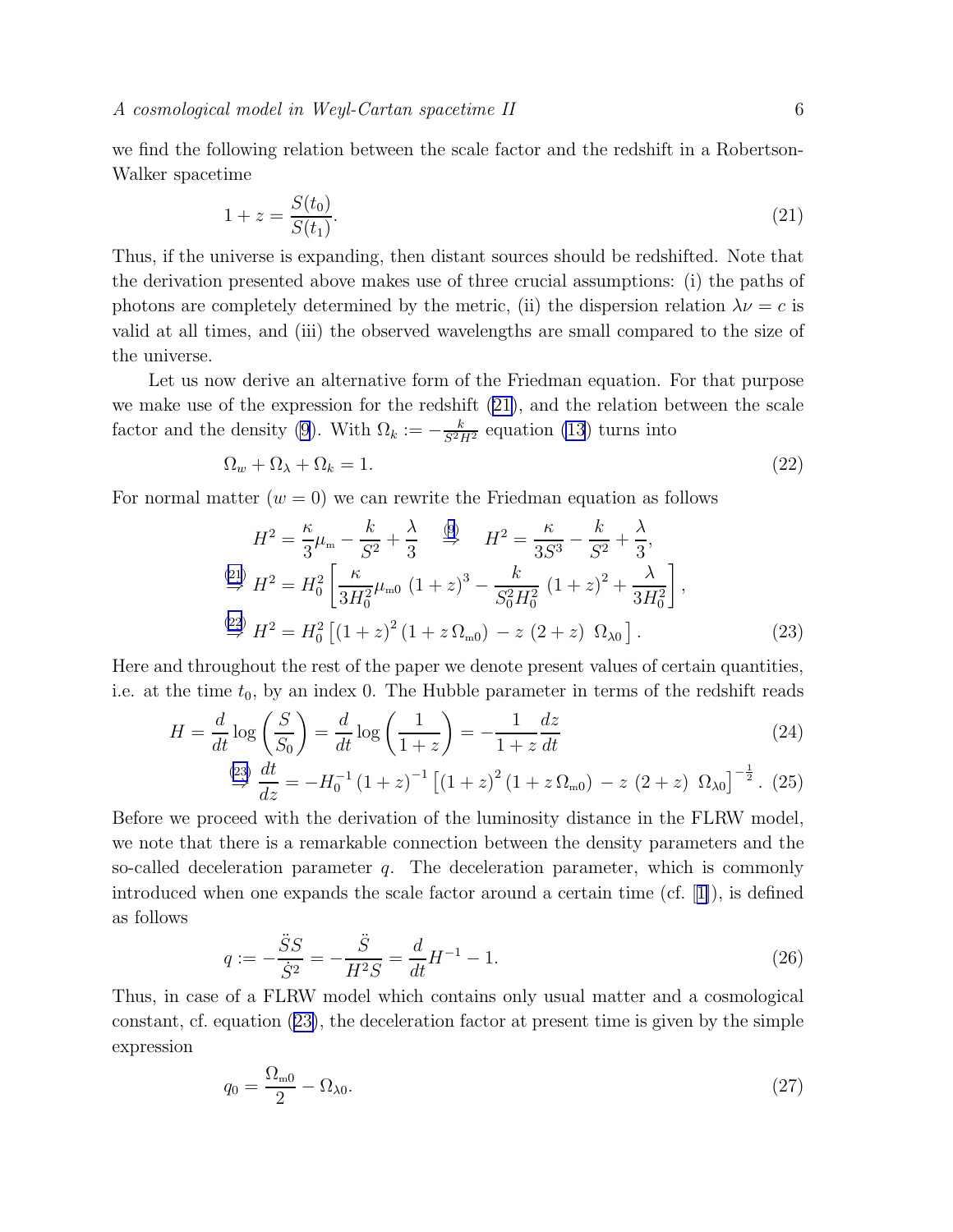### <span id="page-6-0"></span>2.4. Luminosity distance

In order to assign a distance to objects one introduces the so-called luminosity distance, using the fact that the light from objects far away from us appears fainter than the light from nearby ones. The astronomical definition reads

$$
d_{\text{luminosity}} := \left(\frac{\text{energy per time produced by source}}{\text{energy per time per area detected by observer}}\right)^{\frac{1}{2}}
$$

$$
= \left(\frac{\text{luminosity}}{4\pi \times \text{flux}}\right)^{\frac{1}{2}} = \left(\frac{\breve{L}}{4\pi \breve{F}}\right)^{\frac{1}{2}}.
$$
(28)

Thus, by measuring  $\check{F}$  and with knowledge of  $\check{L}$  (via a standard candle, a supernova e.g.) we are able to determine the distance  $d_{\text{luminosity}}$ . Of course this distance definition implies that we know how much light is emitted by the source at least during a specific time interval. We will not investigate this question here any further since the search for an appropriate model of the source belongs to the realm of astrophysics (a discussion of type Ia supernova models can be found in[[26](#page-21-0)]). The question we have to ask ourselves is: How is the luminosity distance related to parameters within the FLRW model? Since energy is conserved the following equation is supposed to hold

$$
\breve{L} \ \delta t_1 \, \delta \lambda_1 = \breve{F} \ \delta t_0 \delta \lambda_0 A_0,\tag{29}
$$

here A denotes the area of the 2-sphere at the detection time  $t = t_0$ , and  $\delta t_{0,1}$ , and  $\delta \lambda_{0,1}$ the different length and time scales at emission and detection due to global expansion. The distance  $d_{\text{FLRW}}$  between an object at  $r = r_1$ , which emits light at  $t = t_1$ , and an observer at  $r = r_0 = 0$ , who detects the light at  $t = t_0$ , is given by

$$
d_{\text{FLRW}} = S(t_0)r_1 \quad \Rightarrow \quad A_0 = 4\pi d_{\text{FLRW}}^2 = 4\pi S^2(t_0)r_1^2. \tag{30}
$$

Thus, with the help of equations  $(19)$ – $(21)$  the observed flux can be expressed in the following form

$$
\breve{F} = \frac{\breve{L}}{4\pi S^2(t_0)r_1^2} \frac{\delta t_1}{\delta t_0} \frac{\delta \lambda_1}{\delta \lambda_0} \stackrel{(19)\pm(21)}{=} \frac{\breve{L}}{4\pi S^2(t_0)r_1^2} (1+z)^{-2}.
$$
\n(31)

Comparison with (28) yields

$$
d_{\text{luminosity}} = S(t_0) r_1 (1 + z). \tag{32}
$$

Additionally one wants to replace  $r_1$  by the scale factor S. We make use of equation ([16](#page-4-0)) and obtain

$$
f(r_1) = \int_0^{r_1} \frac{dr}{\sqrt{1 - kr^2}} = \int_{t_1}^{t_0} \frac{dt}{S(t)} = \begin{cases} \arcsin(r_1) & k = +1 \\ r_1 & \text{for } k = 0 \\ \arcsin(r_1) & k = -1 \end{cases},
$$
  
\n
$$
\Rightarrow r_1 = \begin{cases} \sin\left(\int_{t_1}^{t_0} \frac{dt}{S(t)}\right) & k = +1 \\ \int_{t_1}^{t_0} \frac{dt}{S(t)} & \text{for } k = 0 \\ \sinh\left(\int_{t_1}^{t_0} \frac{dt}{S(t)}\right) & k = -1 \end{cases}
$$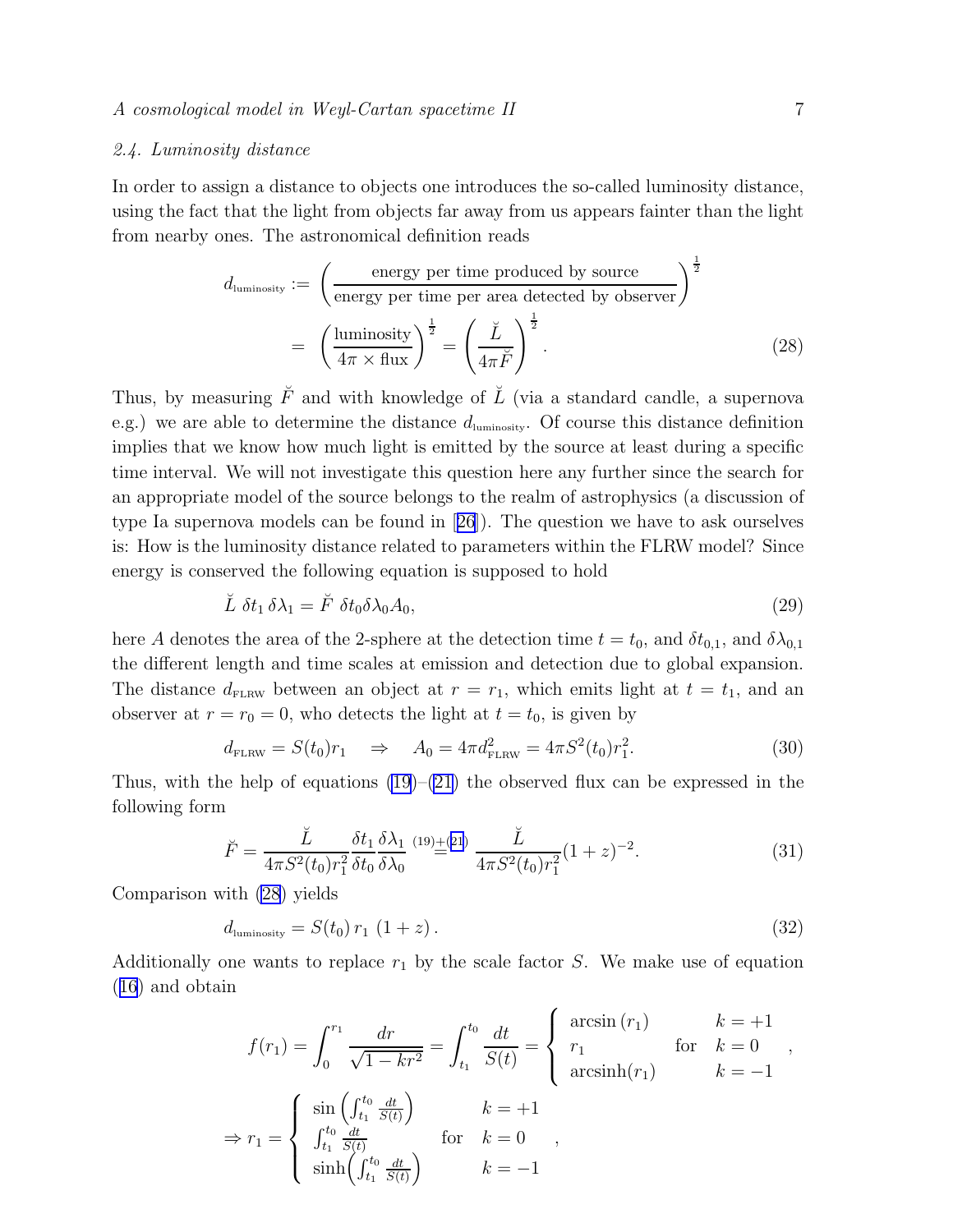<span id="page-7-0"></span>A cosmological model in Weyl-Cartan spacetime II 8

$$
\Rightarrow d_{\text{luminosity}} = S(t_0) \ (1+z) \times \begin{cases} \sin\left(\int_{t_1}^{t_0} \frac{dt}{S(t)}\right) & k = +1\\ \int_{t_1}^{t_0} \frac{dt}{S(t)} & \text{for} \quad k = 0\\ \sinh\left(\int_{t_1}^{t_0} \frac{dt}{S(t)}\right) & k = -1 \end{cases} \tag{33}
$$

Thus, we are able to express  $r_1$  via the scale factor. In order to derive  $r_1$  explicitly we need a solution of the Friedman equations, which of course depends on the cosmological model,i.e. the choice of the parameters in  $(6)-(7)$  $(6)-(7)$  $(6)-(7)$  $(6)-(7)$ , we decide to consider. Note that we did not make use of the field equations of the underlying gravity theory up to this point. This fact will be crucial when we derive an expression for the luminosity distance within a cosmological model which is not based on general relativity in the next section. As we will show in the following subsection there is an elegant way to rewrite the luminosity distance in terms of the density parameters, which makes use of the expression for the Hubble parameter as derived in equation [\(23\)](#page-5-0). Note that this is the point when the field equations come into play.

Special case In case of a Friedman model which contains only normal matter and a contribution from the cosmological constant one can express the luminosity distance as a function redshift and the model parameters. As we will show below, this expression is used when one wants to perform fits to observational data. Again we make use of the Robertson-Walker line element, i.e.

$$
\frac{dr}{\sqrt{1 - kr^2}} = \frac{dt}{S} \quad \stackrel{(21)}{\Leftrightarrow} \quad \frac{S_0}{\sqrt{1 - kr^2}} dr = (1 + z) dt,
$$
\n
$$
\stackrel{(25)}{\Leftrightarrow} S_0 \int_0^{r_1} \frac{dr}{\sqrt{1 - kr^2}} = H_0^{-1} \int_0^{z_1} \frac{dz}{\sqrt{(1 + z)^2 (1 + z \Omega_{\text{m0}}) - z (2 + z) \Omega_{\lambda 0}}},
$$
\n
$$
\Rightarrow \Theta^{-1}[r_1] = (H_0 S_0)^{-1} \int_0^{z_1} \frac{dz}{\sqrt{(1 + z)^2 (1 + z \Omega_{\text{m0}}) - z (2 + z) \Omega_{\lambda 0}}},
$$
\n
$$
\Rightarrow d_{\text{luminosity}} = S_0 \quad (1 + z) \Theta \left[ (H_0 S_0)^{-1} \int_0^z F [\tilde{z}] d\tilde{z} \right]. \tag{34}
$$

Where we made use of the following definitions  $\Theta[x] :=$  $\int$  $\overline{\mathcal{L}}$  $\sin(x)$   $k = +1$ x for  $k = 0$  $\sinh(x)$   $k=-1$ and

 $F[\tilde{z}] := [(1 + \tilde{z})^2 (1 + \tilde{z} \Omega_{m0}) - \tilde{z} (2 + \tilde{z}) \Omega_{\lambda 0}]^{-\frac{1}{2}}$ . If we make use of the definition of  $\Omega_k$ we can rewrite equation (34) as follows:

$$
d_{\text{luminosity}} = \frac{(1+z)}{H_0\sqrt{|\Omega_{k0}|}} \Theta \left[ \sqrt{|\Omega_{k0}|} \int_0^z F[\tilde{z}] d\tilde{z} \right]
$$
  

$$
\stackrel{(22)}{=} \frac{(1+z)}{H_0\sqrt{1-\Omega_{m0}-\Omega_{\lambda0}|}} \Theta \left[ \sqrt{1-\Omega_{m0}-\Omega_{\lambda0}} \int_0^z F[\tilde{z}] d\tilde{z} \right].
$$
 (35)

Thus, within a Friedman model with normal matter and cosmological constant the luminosity distance turns out to be function of the corresponding density parameters,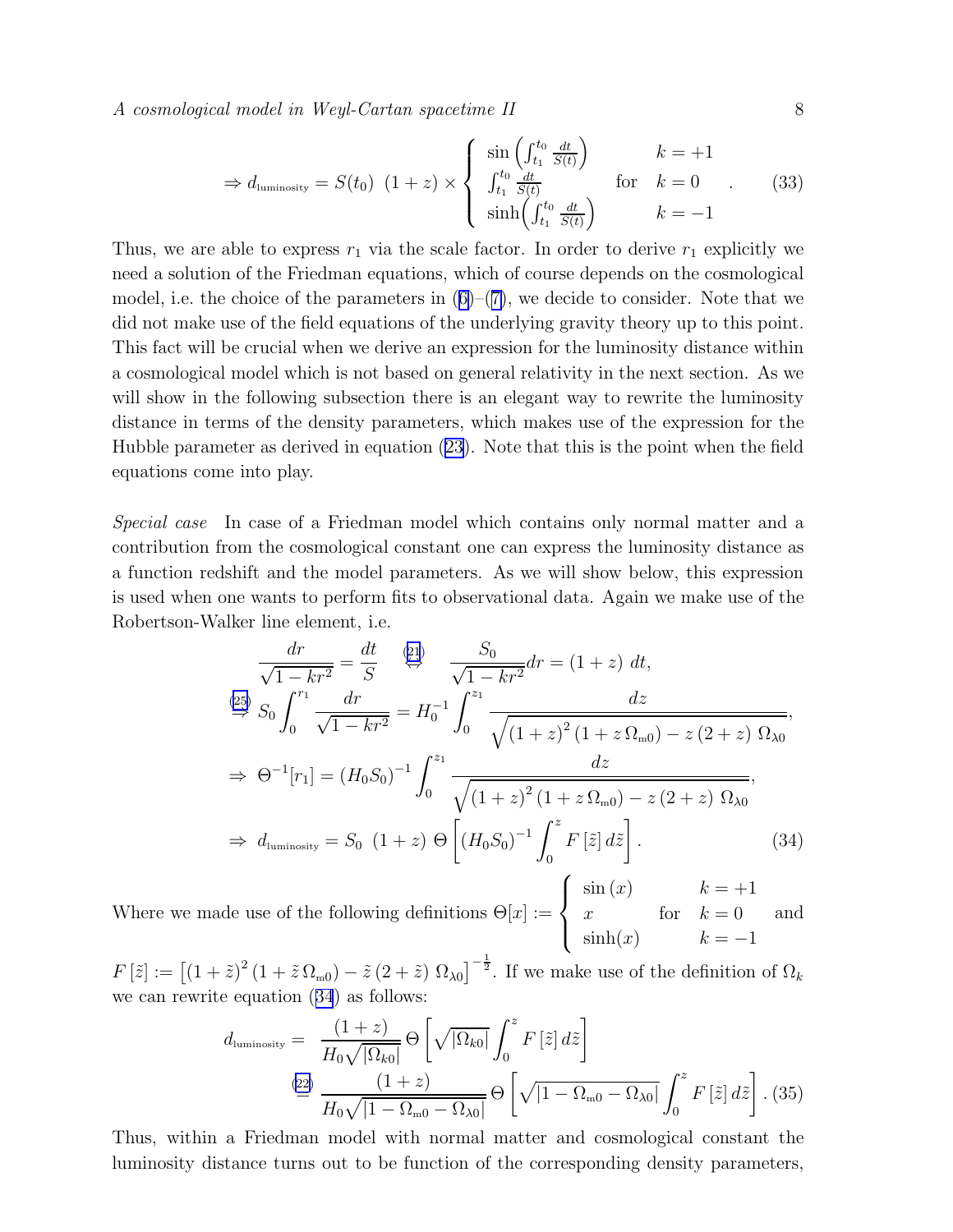| Ansatz/Assumption                                                  | Equation  |
|--------------------------------------------------------------------|-----------|
| General Relativity as underlying gravity theory                    | (5)       |
| Metric is of Robertson-Walker type (i.e. homogeneity and isotropy) | $(1)-(2)$ |
| Photons follow null curves (i.e. are determined by the metric)     | (15)      |
| Observed wavelengths small compared to size of the universe        | (18)      |
| Dispersion relation valid at all times, and peculiar movement      |           |
| of the source neglect able                                         | (19)      |
| Sources of known constant absolute magnitude                       | (36)      |
| Photons travel unimpeded between source and observer, i.e. no      |           |
| gravitational potentials or dust between source and observer       |           |

<span id="page-8-0"></span>Table 1. Assumptions made up to this point.

the Hubble constant, and the redshift, i.e.  $d_{\text{luminosity}} = d_{\text{luminosity}}(z, H_0, \Omega_{\text{m0}}, \Omega_{\lambda 0})$ . Note that this is a remarkable result since  $d_{\text{luminosity}}$  depends only on the present day values of the parameters within the model and the redshift.

## 2.5. Magnitude-redshift relation

Due to historical reasons astrophysicists often use the so-called magnitude as unit for the luminosity of a stellar object. The relation between the distance-redshift relation and the so-called magnitude-redshift relation (cf.[[3,](#page-20-0) [11](#page-21-0), [12](#page-21-0)]) is given by

$$
m(z, H_0, \Omega_0, \Omega_{\lambda 0}, w, M) := M + 5 \log \left( \frac{d_{\text{luminosity}}}{\text{length}} \right) + 25
$$
  
=  $M + 5 \log (H_0 d_{\text{luminosity}}) - 5 \log \left( \frac{H_0}{\text{length}} \right) + 25.$  (36)

Where M represents the absolute magnitude of the observed star. By introducing a new constant  $\mathcal{M} := M - 5 \log H_0 + 25$  we are able to express the distance-redshift relation in equation([35\)](#page-7-0) in a compact way as magnitude-redshift relation

$$
m(z, H_0, \Omega_{\text{m0}}, \Omega_{\lambda 0}, M)
$$
  
=  $\mathcal{M} + 5 \log \left( \frac{(1+z)}{\sqrt{|1 - \Omega_{\text{m0}} - \Omega_{\lambda 0}|}} \Theta \left[ \sqrt{|1 - \Omega_{\text{m0}} - \Omega_{\lambda 0}|} \int_0^z F[\tilde{z}] d\tilde{z} \right] \right)$ . (37)

This relation is commonly used to extract cosmological parameters, like the density parameters associated with normal matter and the cosmological constant, by performing fits to data sets which were produced by the observation of standard candles, i.e. objects of known absolute magnitude. Equation (37) will be of use in section [4](#page-11-0) where we will perform fits to a real data set. Note that table 1 contains a collection of all assumptions made during the derivation of the magnitude-redshift relation within the cosmological standard model.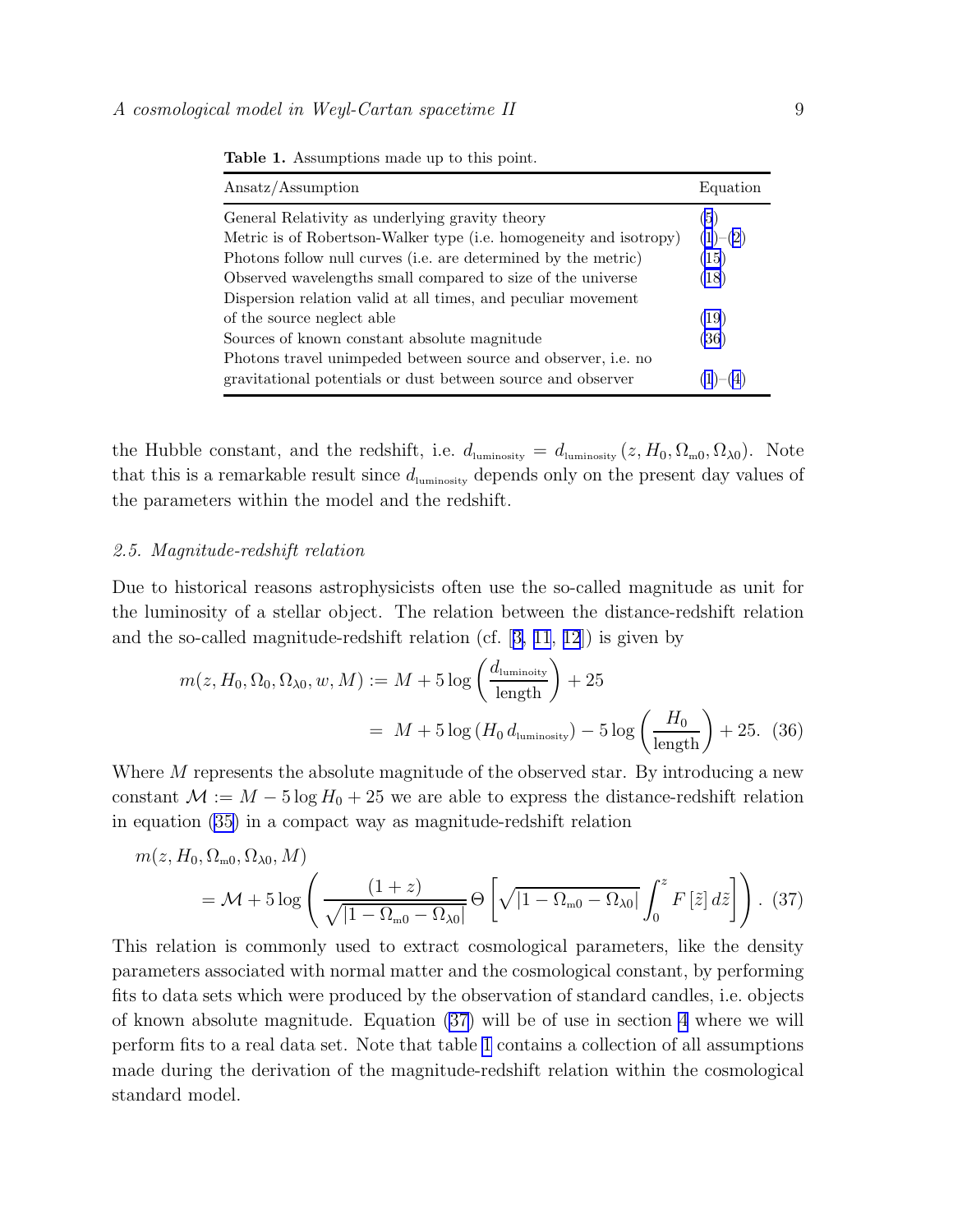# <span id="page-9-0"></span>3. Magnitude-redshift relation within the Weyl-Cartan model

After our review of the derivation of the magnitude-redshift relation within the cosmological standard model we will now switch to the new Weyl-Cartan model which waspresented in [[8](#page-21-0)]. We will not discuss the details of this model at this point, therefore thereader should consult sections  $2-4$  of  $[8]$  $[8]$  in order to get an idea which assumptions were made during the derivation of the field equations of this model.

#### 3.1. Field equations

Let us collect the field equations derived in  $[8]$  (cf. eqs.  $(56)-(62)$ ). Note that we make use of the form in which the constant  $\Xi$ , which was introduced in eq. (54) of [\[8\]](#page-21-0), is already set to zero.

$$
\chi \left( \left( \frac{\dot{S}}{S} \right)^2 + \frac{k}{S^2} \right) - (a_4 + a_6) \kappa \left( \left( \frac{\ddot{S}}{S} \right)^2 - \left( \left( \frac{\dot{S}}{S} \right)^2 + \frac{k}{S^2} \right)^2 \right)
$$
  

$$
= \kappa \left( p_r - 4c \left( \frac{\zeta}{S} \right)^2 \right), \qquad (38)
$$
  

$$
\chi \left( \Lambda + \frac{\ddot{S}}{S} \right) + (a_4 + a_6) \kappa \left( \left( \frac{\ddot{S}}{S} \right)^2 - \left( \left( \frac{\dot{S}}{S} \right)^2 + \frac{k}{S^2} \right)^2 \right)
$$
  

$$
= -\kappa \left( p_r - 4c \left( \frac{\zeta}{S} \right)^2 \right), \qquad (39)
$$

$$
\frac{\ddot{S}}{S} + \left(\frac{\dot{S}}{S}\right)^2 + \frac{k}{S^2} = \Lambda,\tag{40}
$$

$$
4\frac{\dot{S}}{S}\mu + \dot{\mu} = 8c\left(\frac{\zeta}{S}\right)^2 \left(\frac{\dot{S}}{S} + \frac{\dot{\zeta}}{\zeta}\right). \tag{41}
$$

Additionally, we have the following relation between the pressure and the energy-density

$$
\mu = 3p_r - 8c\left(\frac{\zeta}{S}\right)^2.
$$
\n(42)

As one can see from equations (38)–(42) there is an additional function  $\zeta(t)$  entering the field equations, besides of the scale factor  $S(t)$  from the Robertson-Walker metric. This function stems from an ansatz for the Weyl 1-form Q which governs the non-Riemannian featuresof the model, cf. section 4 of  $[8]$  $[8]$ . Here k denotes the usual parameter within the Robertson-Walker metric,  $\chi$ ,  $a_4$ ,  $a_6$ , c, and  $\kappa$  are coupling constants, and  $\Lambda$  is the so-called induced cosmological constant.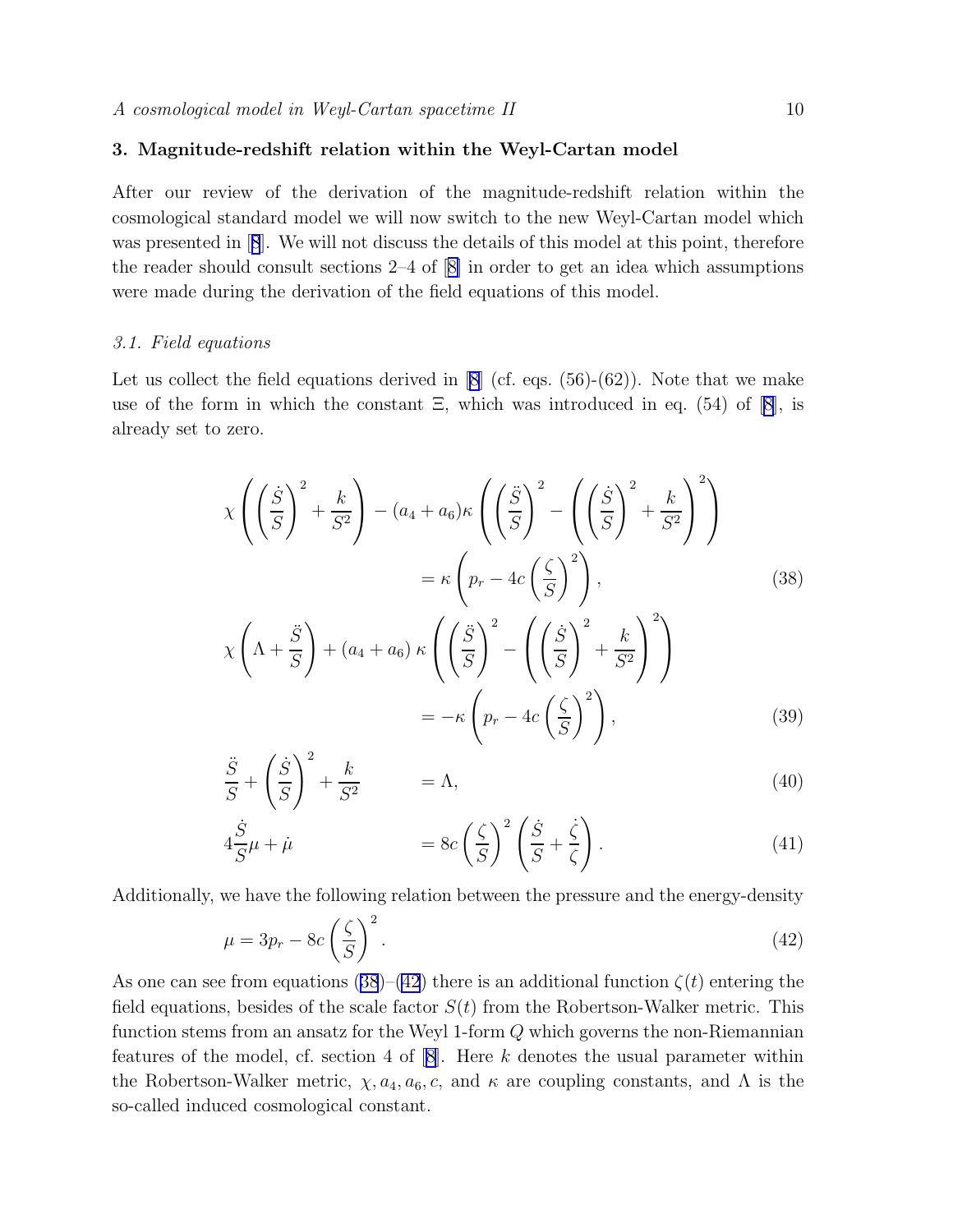#### <span id="page-10-0"></span>3.2. Magnitude-redshift relation

As we have shown in sections [2.4](#page-6-0) and [2.5](#page-8-0), the magnitude-redshift relation depends on the mechanism of light propagation of the underlying theory of gravity and the field equations. Since we now work in a space which carries nonmetricity, besides of the torsion which does not affect light propagation, the question arises if the trajectories of photons deviate from the ones in the Riemannian theory. The answer to this question is no, since in a Weyl-Cartan spacetime the null geodesics are determined by the usual geodesic equation as in the Riemannian case. Hence we are allowed to use relation ([24](#page-5-0)), which is a consequence of the Robertson-Walker metric, in order to derive the magnitude-redshift relation. Thus, our next aim is to express the Hubble function in terms of some density functions and model parameters. From equation([40\)](#page-9-0) we infer

$$
H^2 = \Lambda - \frac{\ddot{S}}{S} - \frac{k}{S^2}.\tag{43}
$$

In order to eliminate the second order term we make use of equation ([39](#page-9-0)). Reinserting the solution for  $\ddot{S}/S$  from this equation into (43) leads to

$$
H^{2} = \frac{(\Lambda^{2}S^{2} - 2\Lambda k) \kappa (a_{4} + a_{6}) - \chi k + \kappa S^{2} p_{r} - 4\kappa c \zeta^{2}}{(2\kappa\Lambda (a_{4} + a_{6}) + \chi) S^{2}}
$$
(44)  

$$
= \frac{H_{0}^{2}}{(2\kappa\Lambda (a_{4} + a_{6}) + \chi)} \left\{ \kappa (a_{4} + a_{6}) \left[ \frac{\Lambda^{2}}{H_{0}^{2}} - \frac{2\Lambda k}{H_{0}^{2} S_{0}^{2}} \left( \frac{S_{0}}{S} \right)^{2} \right] - \frac{\chi k}{H_{0}^{2} S_{0}^{2}} \left( \frac{S_{0}}{S} \right)^{2} + \frac{\kappa p_{r}}{H_{0}^{2}} - \frac{4\kappa c \zeta^{2}}{H_{0}^{2} S_{0}^{2}} \left( \frac{S_{0}}{S} \right)^{2} \right\}
$$
(45)

$$
\stackrel{\text{(21)}}{=} \frac{H_0^2}{(2\kappa\Lambda (a_4 + a_6) + \chi)} \left\{ \kappa (a_4 + a_6) \left[ H_0^2 \Omega_{\Lambda 0}^2 - 2\Lambda \Omega_{k0} (1 + z)^2 \right] - \chi \Omega_{k0} (1 + z)^2 + \frac{\kappa p_r}{H_0^2} - \frac{4\kappa c \zeta^2}{H_0^2 S_0^2} (1 + z)^2 \right\}. \tag{46}
$$

In the last equation we introduced the density parameters  $\Omega_k := \frac{k}{H^2S^2}$ , and  $\Omega_\Lambda := \frac{\Lambda}{H^2}$ . Subsequently, we have to choose an equation of state and an appropriate ansatz for  $\zeta$ . We choose the eos to be of the form  $p = w\mu$  with  $w = \text{const}$ , and make use of the solution for  $\mu$  obtained in [\[8](#page-21-0)] equation (65), i.e.  $\mu = -\frac{8c}{1-3w}$  ( $\frac{\zeta}{S}$  $\left(\frac{\zeta}{S}\right)^2$ . Hence we can infer

$$
H^{2} = \frac{H_{0}^{2}}{(2\kappa\Lambda (a_{4} + a_{6}) + \chi)} \left\{ \kappa (a_{4} + a_{6}) \left[ H_{0}^{2} \Omega_{\Lambda 0}^{2} - 2\Lambda \Omega_{k0} (1 + z)^{2} \right] - \chi \Omega_{k0} (1 + z)^{2} - \frac{4\kappa c \zeta^{2}}{H_{0}^{2} S_{0}^{2}} \left( \frac{1 - w}{1 - 3w} \right) (1 + z)^{2} \right\}.
$$
 (47)

For  $\zeta$  we make use of the solution mentioned in [\[8](#page-21-0)] equation (70), i.e.  $\zeta = \iota/S$  with  $\iota =$ const, which finally yields

$$
H^{2} = \frac{H_{0}^{2}}{(2\kappa H_{0}^{2}\Omega_{\Lambda0} (a_{4} + a_{6}) + \chi)} \left\{ \kappa (a_{4} + a_{6}) \left[ H_{0}^{2}\Omega_{\Lambda0}^{2} - 2H_{0}^{2}\Omega_{\Lambda0}\Omega_{k0} (1 + z)^{2} \right] - \chi \Omega_{k0} (1 + z)^{2} - 4\Omega_{\zeta0} (1 + z)^{4} \left( \frac{1 - w}{1 - 3w} \right) \right\},
$$
\n(48)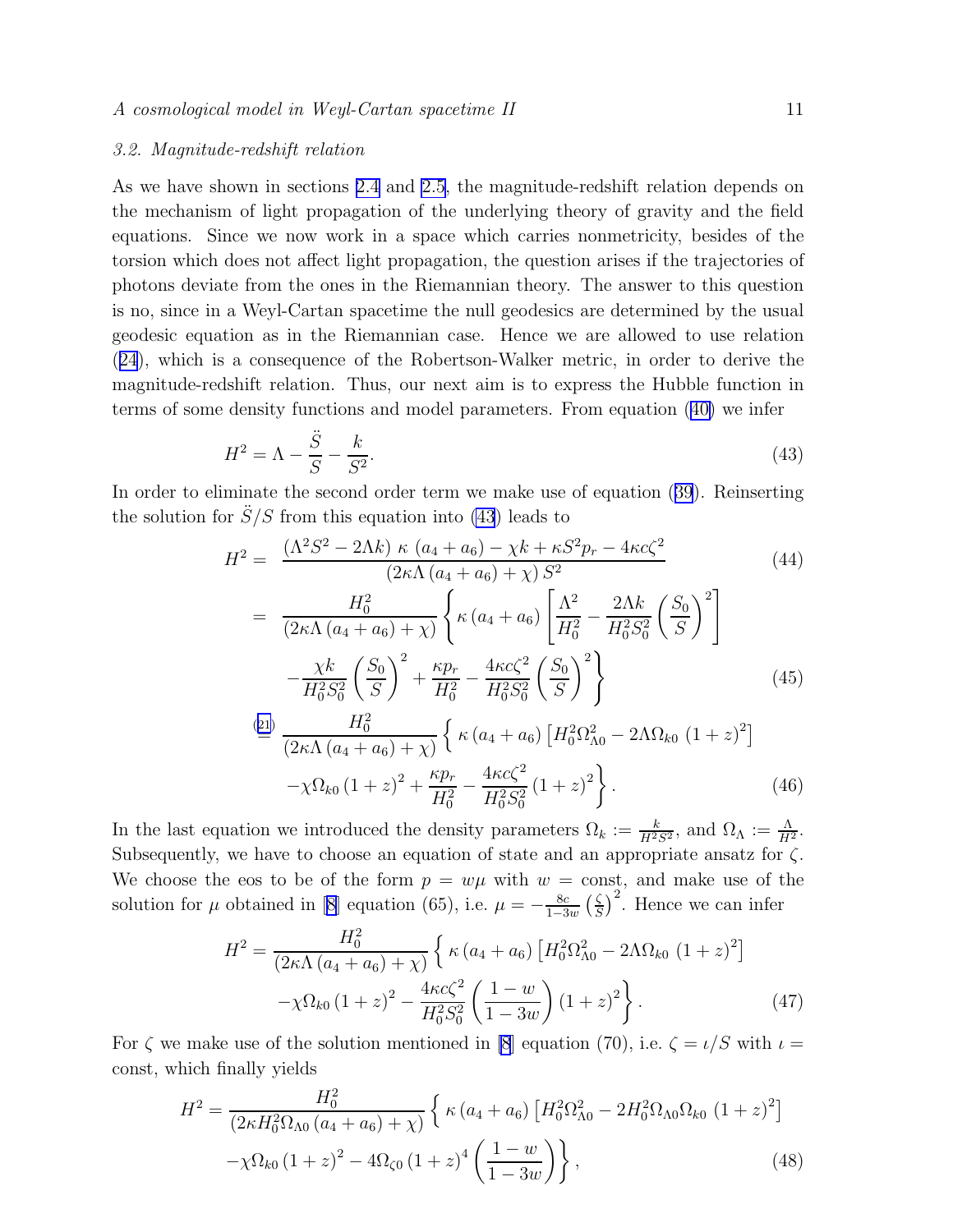<span id="page-11-0"></span>where we introduced the new density parameter  $\Omega_{\zeta} := \frac{\kappa c l^2}{H^2 S^4}$ .

Special case In case of a vanishing induced cosmological constant, i.e.  $\Lambda = 0$ , equation ([48](#page-10-0)) turns into

$$
H^{2} = \frac{H_{0}^{2}}{\chi} \left[ 4\left(1+z\right)^{4} \Omega_{\zeta 0} \left(\frac{w-1}{1-3w}\right) - \chi \Omega_{k0} \left(1+z\right)^{2} \right]. \tag{49}
$$

In order to calculate the magnitude-redshift relation we remember equation([24\)](#page-5-0) and insert this expression into the first line of equation [\(34](#page-7-0)), yielding the following luminosity distance

$$
d_{\text{luminosity}}(z, H_0, \Omega_{k0}, \Omega_{\zeta 0}, \chi, w) = \frac{(1+z)}{H_0 \sqrt{|\Omega_{k0}|}} \Theta \left[ \sqrt{\frac{|\Omega_{k0}|}{\chi}} \int_0^z G[\tilde{z}] d\tilde{z} \right], \quad (50)
$$

with  $\Theta$  as defined after eq. [\(34](#page-7-0)), and  $G[\tilde{z}] := [4(1+\tilde{z})^4 \Omega_{\zeta 0} \left( \frac{w-1}{1-3w} \right)$  $\frac{w-1}{1-3w}$ ) –  $\chi \Omega_{k0} (1 + \tilde{z})^2$ ]<sup>- $\frac{1}{2}$ </sup>. Hence the magnitude-redshift relation is now given by (cf. eq.([36\)](#page-8-0))

$$
m(z, H_0, \Omega_{\zeta 0}, \Omega_{k0}, w, M, \chi) = \mathcal{M} + 5 \log \left\{ H_0 d_{\text{luminosity}}(z, H_0, \Omega_{\zeta 0}, \Omega_{k0}, \chi, w) \right\}
$$

$$
= \mathcal{M} + 5 \log \left\{ \frac{(1+z)}{\sqrt{|\Omega_{k0}|}} \Theta \left[ \sqrt{\frac{|\Omega_{k0}|}{\chi}} \int_0^z G[\tilde{z}] \, d\tilde{z} \right] \right\}. \tag{51}
$$

Note that in contrast to the FLRW model there is no simple relation as in([22\)](#page-5-0) between the density parameters. Therefore we cannot eliminate the density parameter  $\Omega_k$  in the equation for the magnitude. In case of a flat model equation (51) reduces to

$$
m(z, H_0, \Omega_{\zeta 0}, w, M, \chi)
$$
  
=  $\mathcal{M} + 5 \log \left\{ \frac{(1+z)}{\chi} \left[ \int_0^z \left[ 4 \left( 1 + \tilde{z} \right)^4 \Omega_{\zeta 0} \left( \frac{w-1}{1-3w} \right) \right]^{-\frac{1}{2}} dz \right] \right\}.$  (52)

In the next section we will make use of equation (51) in order to determine whether it is possible to describe the available type Ia supernova data within our model. Finally, we mention that the Hubble parameter found in equation (49) enables us to derive the deceleration parameter, which was defined in equation [\(26](#page-5-0)). Its present day value is given by

$$
q_0 = \frac{4\Omega_{\zeta 0} (w - 1)}{4 (w - 1)\Omega_{\zeta 0} + \chi (3w - 1)\Omega_{k0}}.
$$
\n(53)

# 4. Numerical results

In this section we will present the numerical results obtained by fitting the magnituderedshift relations in [\(37](#page-8-0)) and (52) to a real data set. We start with a collection of the different available data sets of type Ia supernovae, which were also used by other teams to determine the cosmological parameters.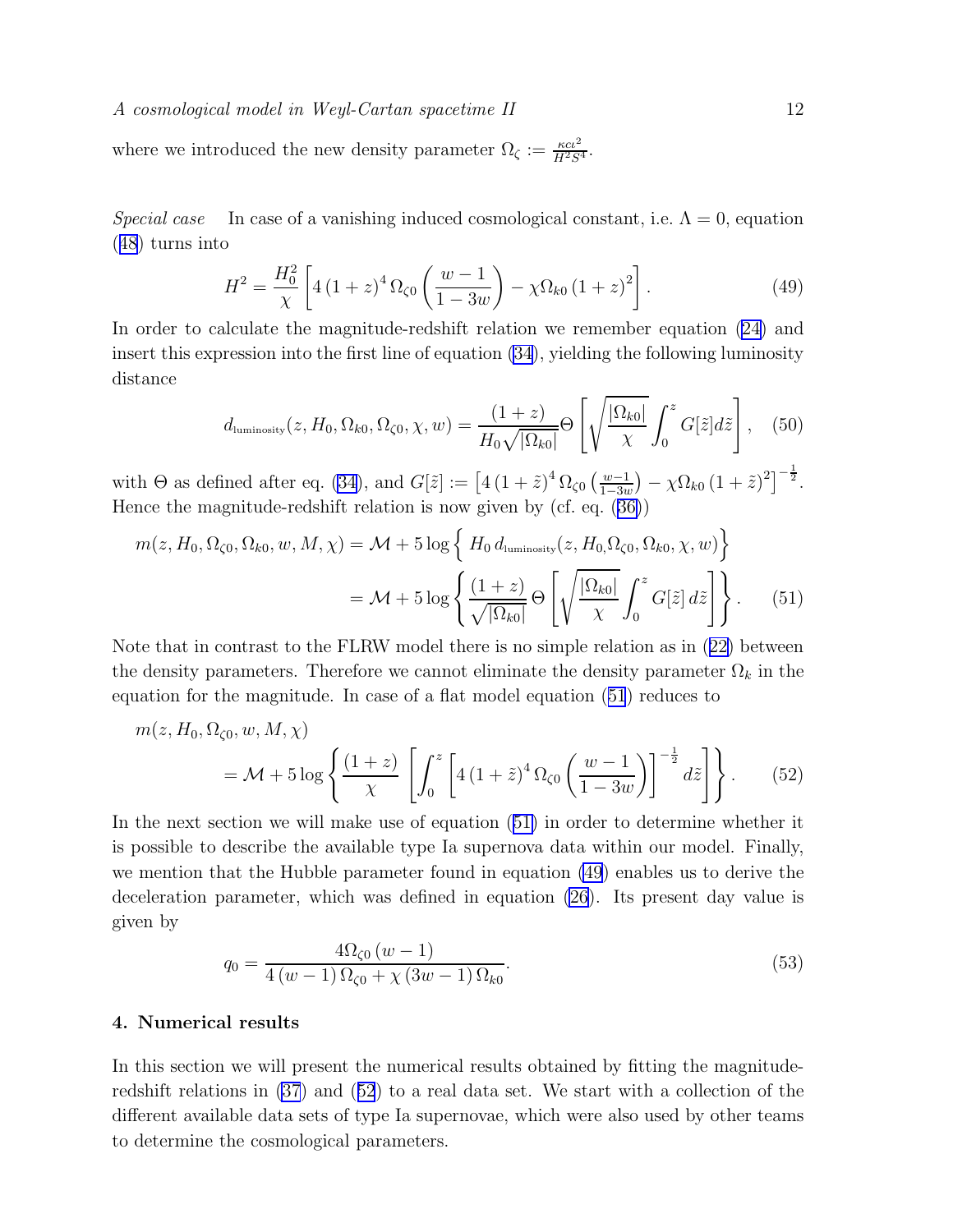| Symbol | Number of SN | Reference          | Comments                       |
|--------|--------------|--------------------|--------------------------------|
|        | 18           | p. $571, [10, 11]$ | Calán/Tololo survey            |
| Н      | 42           | p. $570, [11]$     | Supernova Cosmology Project    |
| Ш      | 10           | p. $1021, [15]$    | High-z Supernova Search Team   |
| IV     | 10           | p. $1020, [15]$    | Same as III but MLCS method    |
|        |              | $\vert 14 \vert$   | Farthest SNIa observed to date |
| VI     | 27           | p. $1035, [15]$    | Low-redshift MLCS/template     |

<span id="page-12-0"></span>Table 2. SNIa data sets.

# 4.1. Data sets

In table 2 we collected the number of supernovae and the references which actually contain the data. Note that the data sets of the different groups is not directly comparable. Perlmutter *et al* [[11\]](#page-21-0) provide the effective magnitude  $m_{\rm B}^{\rm eff}$  in the B band, whileRiess *et al* [\[15\]](#page-21-0) use the so-called distance modulus  $\mu$ §. As shown by Wang in [[24](#page-21-0)] it is possible to find a relation between this two data sets by comparing the data of 18 SNe Ia published by both groups. The definition of the magnitude as given in equation  $(36)$  $(36)$  $(36)$  is compatible with the definition used by Perlmutter *et al*, it is related to the definition of Riess et al by

$$
m = M + \mu = M + 5 \log d_{\text{luminosity}} + 25 = \mathcal{M} + 5 \log H_0 d_{\text{luminosity}}.\tag{54}
$$

Asshown in [[24](#page-21-0)] we have to choose  $M = -19.33 \pm 0.25$  in order to transform the different data sets into each other. Note that this value corresponds to the MLCS method of Riess et al . In the following we will make use of the data of Wang which contains 92 data points and can be viewed as a compilation of the sets I, II, IV, and VI from table 2 in which some outliers were removed.

### 4.2. Fitting method

Since we want results which are comparable to the analysis of the combined data set by Wang in [\[24\]](#page-21-0), we are going to minimize.

$$
\chi^2 := \sum_{i=1}^{92} \frac{\left[\mu_i^{\text{theory}}(z_i | \text{parameters}) - \mu_i^{\text{measured}}\right]^2}{\sigma_{\mu i}^2 + \sigma_{mzi}^2},\tag{55}
$$

in order to obtain the best-fit parameters within the standard and the Weyl-Cartan model[[5, 6, 7\]](#page-21-0). Here  $\mu_i^{\text{theory}}$  denotes the distance modulus at a certain redshift  $z_i$  as defined in (54). The error of the measured  $\mu_i^{\text{measured}}$  is given by  $\sigma_{\mu i}^2$ . The dispersion in the distance modulus  $\sigma_{mz}$  due to the dispersion in the galaxy redshift,  $\sigma_z$ , can be calculated iteratively by

$$
\sigma_{mz} := \frac{5}{\ln 10} \left[ \frac{1}{d_{\text{luminosity}}} \frac{\partial d_{\text{luminosity}}}{\partial z} \right] \sigma_z \tag{56}
$$

<sup>§</sup> Not to be confused with the energy-density within the field equations.

Notto be confused with the coupling constant within the field equations in eqs.  $(38)–(41)$  $(38)–(41)$  $(38)–(41)$  $(38)–(41)$  $(38)–(41)$ .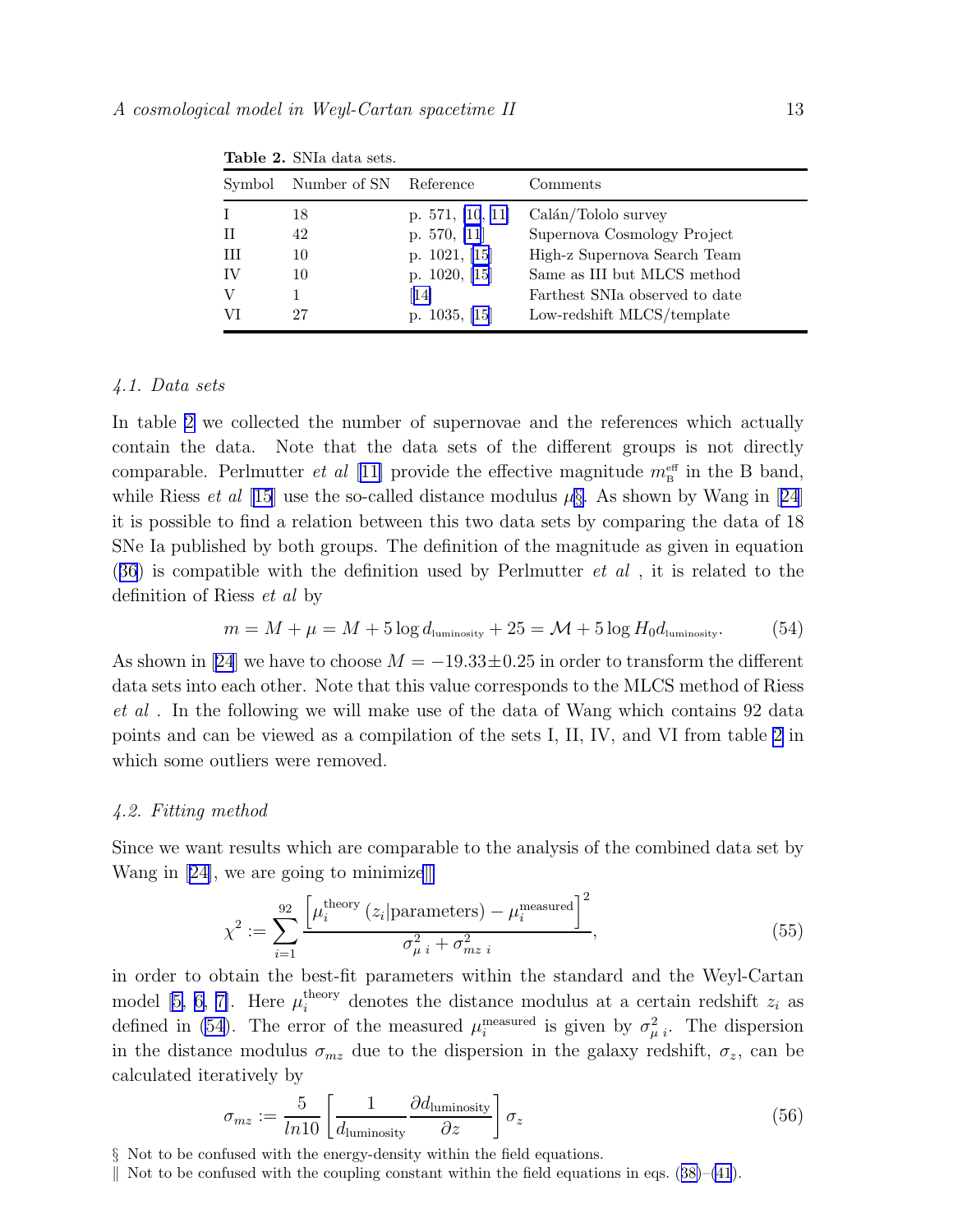| Parameters                                                                               | [Interval, Stepsize]                                                                                               |  |  |  |  |  |
|------------------------------------------------------------------------------------------|--------------------------------------------------------------------------------------------------------------------|--|--|--|--|--|
| $\{\Omega_{\rm m0},\Omega_{\lambda0}\}\$<br>$\{\Omega_{k0}, \Omega_{\zeta 0}, \chi, w\}$ | $\{[-2 \dots 4, 0.01], [-2 \dots 4, 0.01]\}$<br>$\{[-2 \dots 4, 0.01], [-1 \dots 1, 0.01], 1, [-1 \dots 0, 0.1]\}$ |  |  |  |  |  |

<span id="page-13-0"></span>Table 3. Grids used for minimization.

according to Wang (cf. equation (13) of [\[24](#page-21-0)]). We perform a brute force calculation on grids as denoted in table 3 in order to find the minimum of [\(55](#page-12-0)).

## 4.3. Best-fit parameters

In table [4](#page-14-0) and [5](#page-14-0) we collected the best-fit parameters obtained by the method described in the previous section. Note that we did not impose any constraints on our parameters, like spatial flatness, e.g., when performing our search. In figure [1](#page-15-0) and [2](#page-15-0) plotted the corresponding distance modulus versus redshift relation together with the data set of Wang which consists out of 92 type Ia supernovae. Note that the  $\chi^2$ -distributions displayed in figure [1](#page-15-0) and [2](#page-15-0) correspond to the plane containing the best-fit parameters found on our grid. In both figures the 95.4% confidence level corresponds to the outer boundary. In table [6](#page-16-0) and [7](#page-16-0) we collected some of the results of other groups which performed a similar analysis within the FLRW as well as in non-standard cosmological models. Note that these collections are by no means exhaustive, we therefore apologize for not having mentioned all the works which are devoted to this subject.

#### 5. Conclusions

Fitting results As we have shown in the previous section it is possible to describe the observational data within both models. It is noteworthy that without any additional constraints the best-fit parameters, i.e. set F13 in table [4](#page-14-0), within the FLRW model favour a closed universe, whereas the best-fit solution within the Weyl-Cartan model, i.e. set C2 in table [5](#page-14-0), corresponds to an open universe. In case of the FLRW model our results comply with the ones of Wang found in [\[24](#page-21-0)]. If one wants to impose the condition of spatial flatness, the best-fit parameters are given by (F28, 65, 0.29, 0.71, 135.26, 1.51, −0.56) within the FLRW model, and  $(C9, 69, 0, -0.28, 1, -0.5, 292.821, 3.32, 1)$  within the Weyl-Cartan model¶. This is an interesting result since as soon as we assume that the universe is flat we are not able to find parameters within our new model which fit the data. This is in contrast to the FLRW model where the assumption of spatial flatness worsens the fit only slightly. Hence, at least within the parameter intervals we considered, our model does not support a flat universe. Note that the fit F28 is in compliance with the current cosmological concordance model which encompasses about 30% of matter and a dark energy contribution of about 70%.

<sup>¶</sup> Note that here we make use of the same enumeration as in table [4](#page-14-0) and table [5](#page-14-0).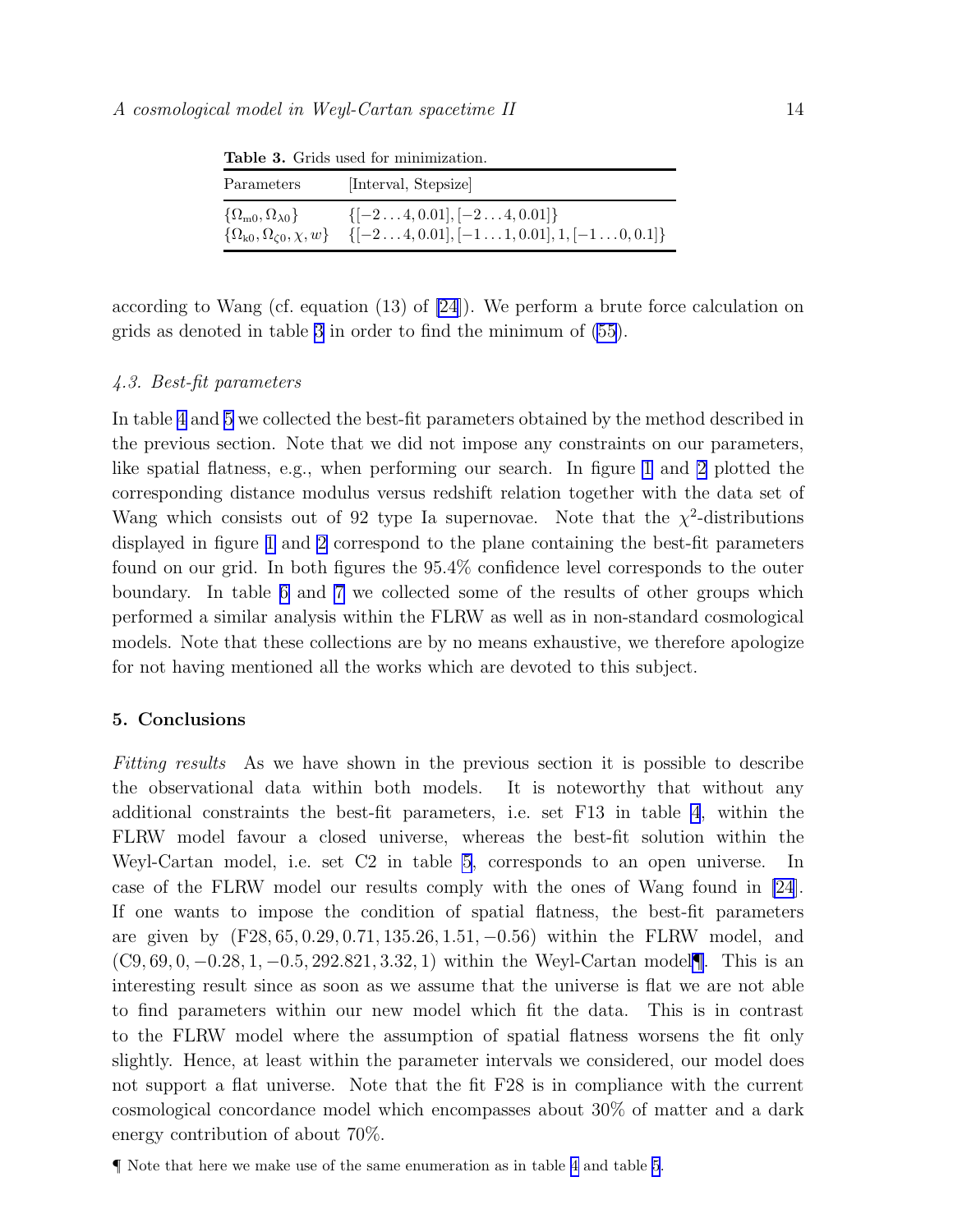| Symbol         | $H_0$ | $\Omega_{\rm m0}$ | $\Omega_{\lambda0}$ | $\chi^2$ | $\chi^2_{\nu}$ | $q_0$   |
|----------------|-------|-------------------|---------------------|----------|----------------|---------|
| F1             | 50    | 0.45              | $-2.00$             | 401.04   | 4.50           | 2.22    |
| F2             | 54    | $-0.60$           | $-2.00$             | 256.81   | 2.88           | 1.70    |
| F3             | 55    | $-0.81$           | $-2.00$             | 230.86   | 2.59           | 1.59    |
| F4             | 56    | $-1.00$           | $-2.00$             | 208.73   | 2.34           | 1.50    |
| F <sub>5</sub> | 57    | $-1.18$           | $-2.00$             | 190.31   | 2.13           | 1.41    |
| F <sub>6</sub> | 58    | $-1.34$           | $-2.00$             | 175.50   | 1.97           | 1.33    |
| ${\rm F}7$     | 59    | $-2.00$           | $-2.00$             | 188.04   | 2.11           | 1.00    |
| F8             | 60    | $-1.15$           | $-1.49$             | 155.83   | 1.75           | 0.91    |
| F9             | 61    | $-0.64$           | $-0.79$             | 148.80   | 1.67           | 0.47    |
| F10            | 62    | $-1.14$           | $-1.21$             | 145.58   | 1.63           | 0.64    |
| F11            | 63    | 1.02              | 1.29                | 142.53   | 1.60           | $-0.78$ |
| F12            | 64    | 3.10              | 3.35                | 233.03   | 2.61           | $-1.80$ |
| F13            | 65    | 0.63              | 1.10                | 134.54   | 1.51           | $-0.78$ |
| F14            | 66    | 0.80              | 1.40                | 134.91   | 1.51           | $-1.00$ |
| F15            | 67    | 0.92              | 1.63                | 137.02   | 1.53           | $-1.17$ |
| F16            | 68    | 0.99              | 1.80                | 140.98   | 1.58           | $-1.30$ |
| F17            | 69    | 1.04              | 1.94                | 146.84   | 1.64           | $-1.42$ |
| F18            | 70    | 1.07              | 2.05                | 154.66   | 1.73           | $-1.51$ |
| F19            | 72    | 1.06              | 2.17                | 176.32   | 1.98           | $-1.64$ |
| F20            | 73    | 1.04              | 2.20                | 190.23   | 2.13           | $-1.68$ |
| F21            | 74    | 1.02              | 2.23                | 206.18   | 2.31           | $-1.72$ |
| F22            | 75    | 0.98              | 2.23                | 224.21   | 2.51           | $-1.74$ |
| F23            | 76    | 0.95              | 2.24                | 244.30   | 2.74           | $-1.76$ |
| F24            | 77    | 0.91              | 2.23                | 266.47   | 2.99           | $-1.77$ |
| F25            | 78    | 0.87              | 2.22                | 290.71   | 3.26           | $-1.78$ |
| F26            | 79    | 3.05              | 3.68                | 733.20   | 8.23           | $-2.15$ |
| F27            | 80    | 0.13              | 1.45                | 374.68   | 4.20           | $-1.38$ |

<span id="page-14-0"></span>Table 4. Best-fit parameters (FLRW model).

 $[H_0] = \mathrm{km s}^{-1} \mathrm{Mpc}^{-1}.$ 

Table 5. Best-fit parameters (Weyl-Cartan model).

| Symbol         | $H_0$ | $\Omega_{k0}$ | $\Omega_{\zeta 0}$ | $\chi$ | w       | $\chi^2$ | $\chi^2_{\nu}$ | $q_0$    |
|----------------|-------|---------------|--------------------|--------|---------|----------|----------------|----------|
| C1             | 65    | $-1.07$       | 0.05               | 1.00   | $-0.80$ | 138.034  | 1.56           | $-0.109$ |
| C <sub>2</sub> | 66    | $-1.03$       | 0.05               | 1.00   | $-0.90$ | 138.028  | 1.56           | $-0.110$ |
| C <sub>3</sub> | 67    | $-1.01$       | 0.03               | 1.00   | $-0.10$ | 138.034  | 1.56           | $-0.111$ |
| C <sub>4</sub> | 69    | $-0.95$       | 0.04               | 1.00   | $-0.60$ | 138.056  | 1.56           | $-0.106$ |
| C <sub>5</sub> | 70    | $-0.92$       | 0.04               | 1.00   | $-0.70$ | 138.034  | 1.56           | $-0.105$ |
| C6             | 71    | $-0.90$       | 0.03               | 1.00   | $-0.20$ | 138.031  | 1.56           | $-0.111$ |
| C7             | 74    | $-0.83$       | 0.04               | 1.00   | $-0.80$ | 138.039  | 1.56           | $-0.113$ |
| C8             | 80    | $-0.71$       | 0.03               | 1.00   | $-0.50$ | 138.035  | 1.56           | $-0.112$ |

 $[H_0] = \mathrm{km s}^{-1} \mathrm{Mpc}^{-1}.$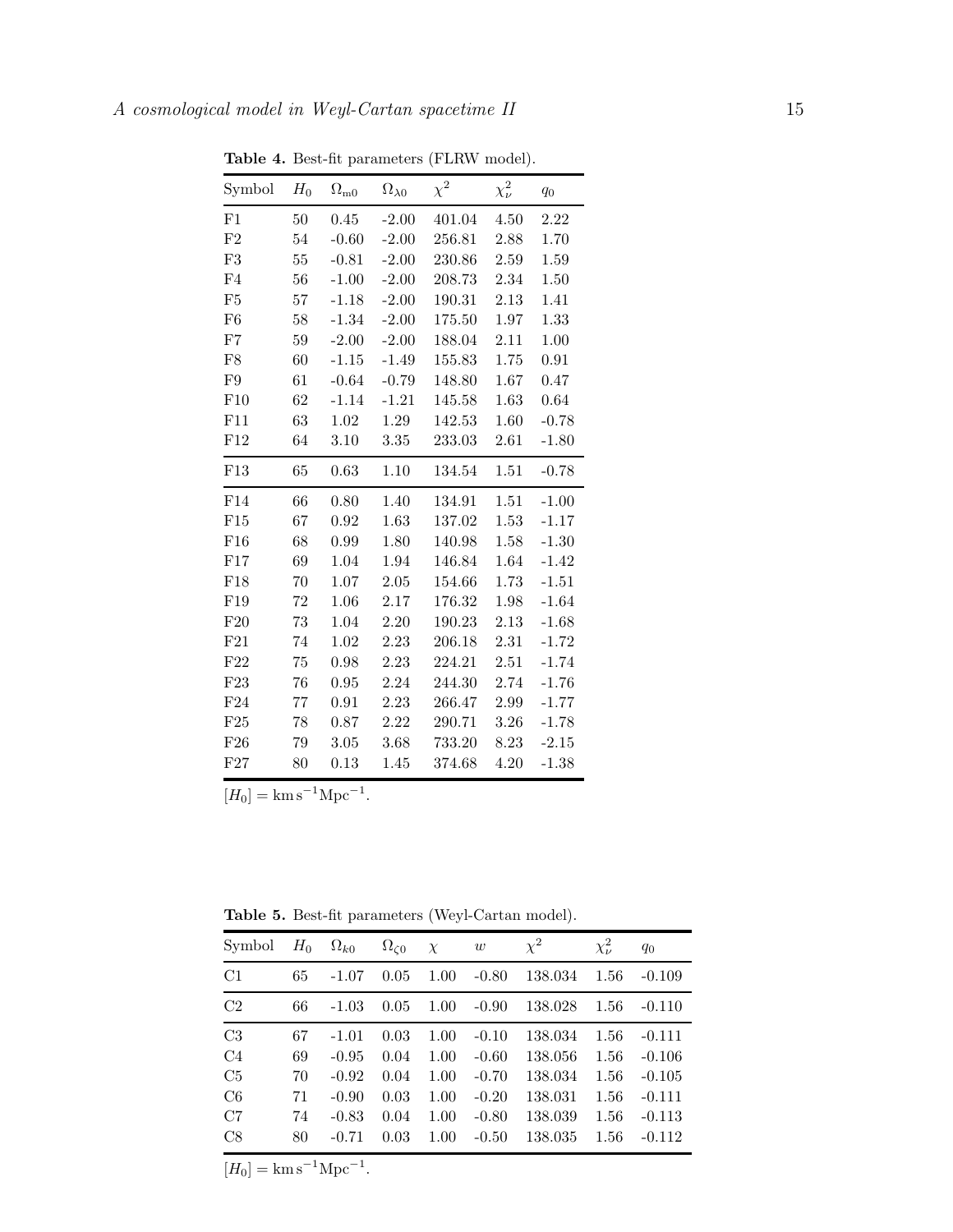<span id="page-15-0"></span>

Figure 1.  $\chi^2$ -distribution in the  $(\Omega_{\rm m0}, \Omega_{\lambda 0})$ -plane and magnitude-redshift relation in case of the standard model. On the top lhs the  $\chi^2$ -distribution in the  $H_0 = 65$  plane is shown, which also contains the best-fit parameter set F13. On the top rhs we plotted the distance modulus versus the redshift in case of the best-fit parameter set. The green dots correspond to the experimental data for 92 type Ia SNe as contained in the data set of Wang. In the two other figures we plotted the distance modulus versus the redshift for the other parameter sets in table [4](#page-14-0).



**Figure 2.**  $\chi^2$ -distribution in the  $(\Omega_{k0}, \Omega_{\zeta0})$ -plane and magnitude-redshift relation in case of the Weyl-Cartan model. On the lhs the  $\chi^2$ -distribution in the  $H_0 = 66$  plane is shown, which contains the best-fit parameter set C2. On the rhs we plotted the distance modulus versus the redshift in case of all parameter sets in table [5](#page-14-0). Since all of this sets fit the data very well the eight different curves appear as a single line at the selected resolution.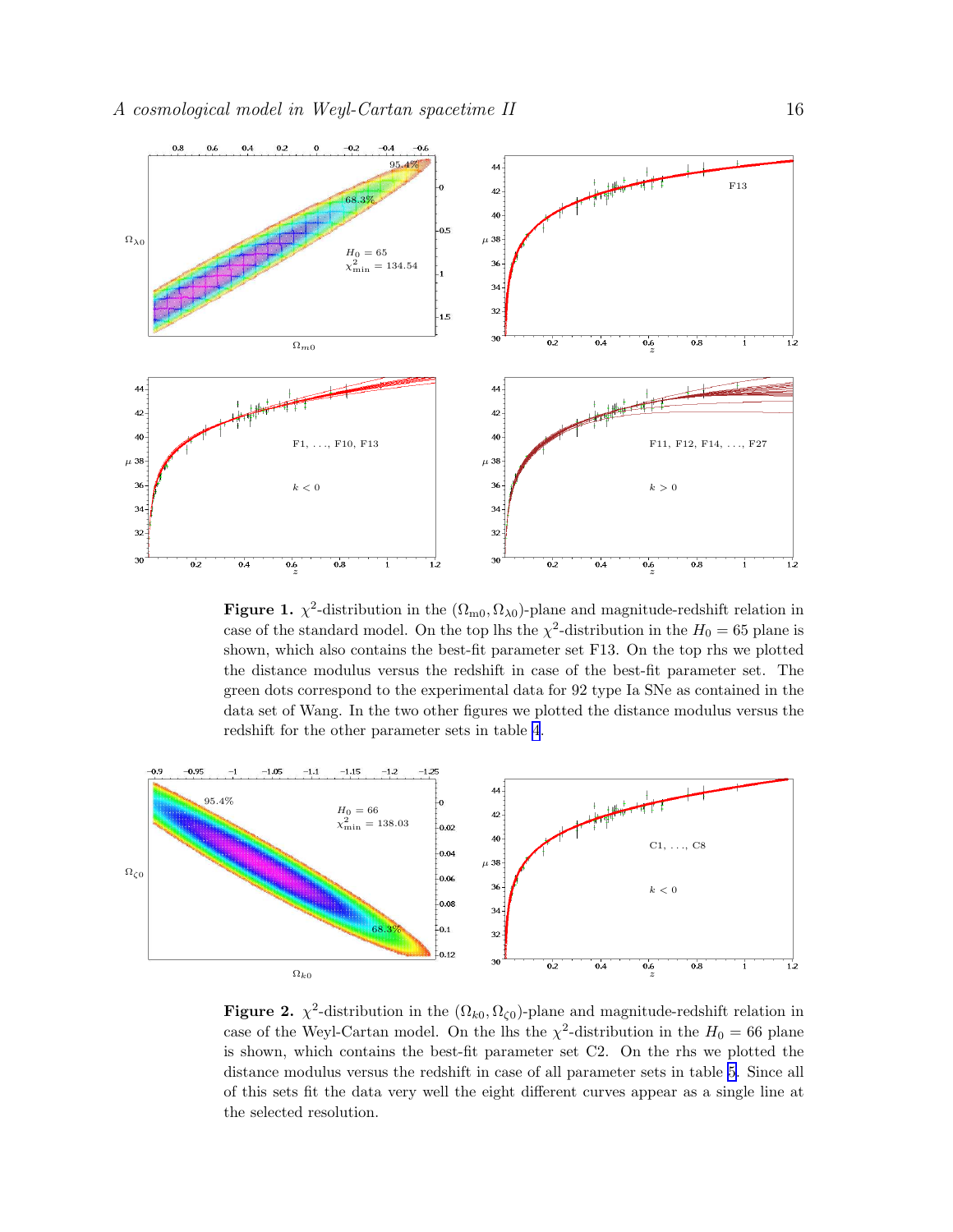| Symbol         | Ref.                         | Best-fit parameters                                                          | Comment           |
|----------------|------------------------------|------------------------------------------------------------------------------|-------------------|
| S1             | $\left 13\right $            | $\{\Omega_{\rm m0} = -0.2, \Omega_{\lambda 0} = 0\}$                         |                   |
| S <sub>2</sub> | $\left[13\right]$            | $\{\Omega_{\rm m0} = 0.4, \Omega_{\lambda 0} = 0.6\}$                        |                   |
| P <sub>1</sub> | 11                           | $\{\Omega_{\rm m0} = 0.28, \Omega_{\lambda 0} = 0.72\}$                      |                   |
| R1             | $\vert 15 \vert$             | $\{\Omega_{m0} = 0.24, \Omega_{\lambda 0} = 0.72\}$                          | MLCS              |
| R2             | $\left[15\right]$            | $\{\Omega_{\rm m0} = 0.2, \Omega_{\lambda 0} = 0.8\}$                        | Template          |
| G1             | [23]                         | $\{\Omega_{\rm m0} = -0.1, \Omega_{\lambda 0} = 0\}$                         |                   |
| G <sub>2</sub> | $\left[ 23\right]$           | $\{\Omega_{\rm m0} = 0.4, \Omega_{\lambda 0} = 0.6\}$                        | MLCS              |
| G <sub>3</sub> | $\left\lvert 23\right\rvert$ | $\{\Omega_{\rm m0} = 0.3, \Omega_{\lambda 0} = 0.7\}$                        | Template          |
| V1             | [19]                         | $\{\Omega_{m0} = 0.28, \Omega_{\lambda 0} = 0.72, \mathcal{M} = 23.94\}$     |                   |
| V <sub>2</sub> | [19]                         | $\{\Omega_{\rm m0} = 0.79, \Omega_{\lambda 0} = 1.41, \mathcal{M} = 23.91\}$ |                   |
| V15            | [21]                         | $\{\Omega_{m0} = 0.33, \Omega_{\lambda 0} = 0\}$                             | 1997ff included   |
| W1             | $\left  24\right $           | ${H_0 = 65, \Omega_{m0} = 0.7, \Omega_{\lambda 0} = 1.2}$                    | Combined data set |

<span id="page-16-0"></span>Table 6. Best-fit parameters other groups (FLRW model).

 $[H_0] = \mathrm{km s}^{-1} \mathrm{Mpc}^{-1}.$ 

Table 7. Best-fit parameters other groups (non-standard models).

| Symbol          | Ref. | Best-fit parameters                                                              | Comment                         |
|-----------------|------|----------------------------------------------------------------------------------|---------------------------------|
| B1              | 22   | $\{\Omega_{\rm m0} = 0.3, \Omega_{\rm Rigid0} = 0.7\}$                           | Conformal model                 |
| V3              | 19   | $\{\Omega_{m0} = 0.49, \Omega_{\lambda 0} = 0.51, \mathcal{M} = 23.97\}$         | $\lambda \sim S^{-2}$           |
| V4              | 19   | $\{\Omega_{\rm m0} = 1.86, \Omega_{\lambda 0} = 1.52, \mathcal{M} = 23.95\}$     | $\lambda \sim S^{-2}$           |
| V5              | 19   | $\{\Omega_{\rm m0} = 0.4, \,\Omega_{\lambda 0} = 0.6, \,\mathcal{M} = 23.96\}$   | $\lambda \sim H^2$              |
| V6              | 19   | $\{\Omega_{m0} = 0.98, \Omega_{\lambda 0} = 1.53, \mathcal{M} = 23.91\}$         | $\lambda \sim H^2$              |
| V7              | 19   | $\{\Omega_{\rm m0} = 0.4, \Omega_{\lambda 0} = 0.6, \mathcal{M} = 23.96\}$       | $\lambda \sim \mu$              |
| V8              | [19] | $\{\Omega_{m0} = 1.62, \Omega_{\lambda 0} = 1.59, \mathcal{M} = 23.93\}$         | $\lambda \sim \mu$              |
| V9              | [20] | $\{\Omega_{\rm m0} = 0.54, \,\Omega_{\lambda 0} = 0.46, \,\mathcal{M} = 24.03\}$ | Variable $\lambda$              |
| V <sub>10</sub> | [20] | $\{\Omega_{m0} = 1.76, \Omega_{\lambda 0} = 1.34, \mathcal{M} = 24.03\}$         | Variable $\lambda$              |
| V11             | 21   | $\{\Omega_{\rm m0} = 0.79, \,\Omega_{\phi 0} = 1.41, w_{\phi} = -1\}$            | Quintessence model              |
| V <sub>12</sub> | [21] | $\{\Omega_{\rm m0} = 0.65, \,\Omega_{\phi 0} = 1.22, w_{\phi} = -1\}$            | Quintess. model $+1997ff$       |
| V13             | 21   | $\{\Omega_{\rm m0} = 0.52, \Omega_{\lambda 0} = 0.48\}$                          | $\lambda \sim H^2 + 1997$ ff    |
| V14             | 21   | $\{\Omega_{m0} = 0.6, \Omega_{\lambda 0} = 0.4\}$                                | $\lambda \sim S^{-2} + 1997$ ff |
| V16             | 21   | $\{\Omega_{\lambda 0} = -0.358, z_{\text{max}} = 5\}$                            | QSSC model                      |
| T1              | 25   | $\{z_1 = 0.08, H_0^{II}/H_0^I = 0.87, \Omega_0^I = 0.3,$                         | Model with local void           |
|                 |      | $H_0^I = 64, \Omega_0^{II} = 0.6, \lambda_0^{II} = 0.3$                          |                                 |

 $[H_0] = \text{km s}^{-1} \text{Mpc}^{-1}.$ 

Deceleration factor The best-fit sets F13 and C2 in both models predict a universe which is presently in an accelerating phase of expansion. In case of the Weyl-Cartan model the current value of the deceleration parameter is roughly seven times smaller than in the FLRW case, hence in our model the expansion of the universe seems to accelerate less rapid than predicted by the standard scenario. Figure [4](#page-19-0) provides an overview over the sign of the deceleration factor in the FLRW and in the Weyl-Cartan model. In case of the latter we plotted the distribution in the parameter plane which contains the bestfit C2. Another interesting property associated with deceleration factor is the fact that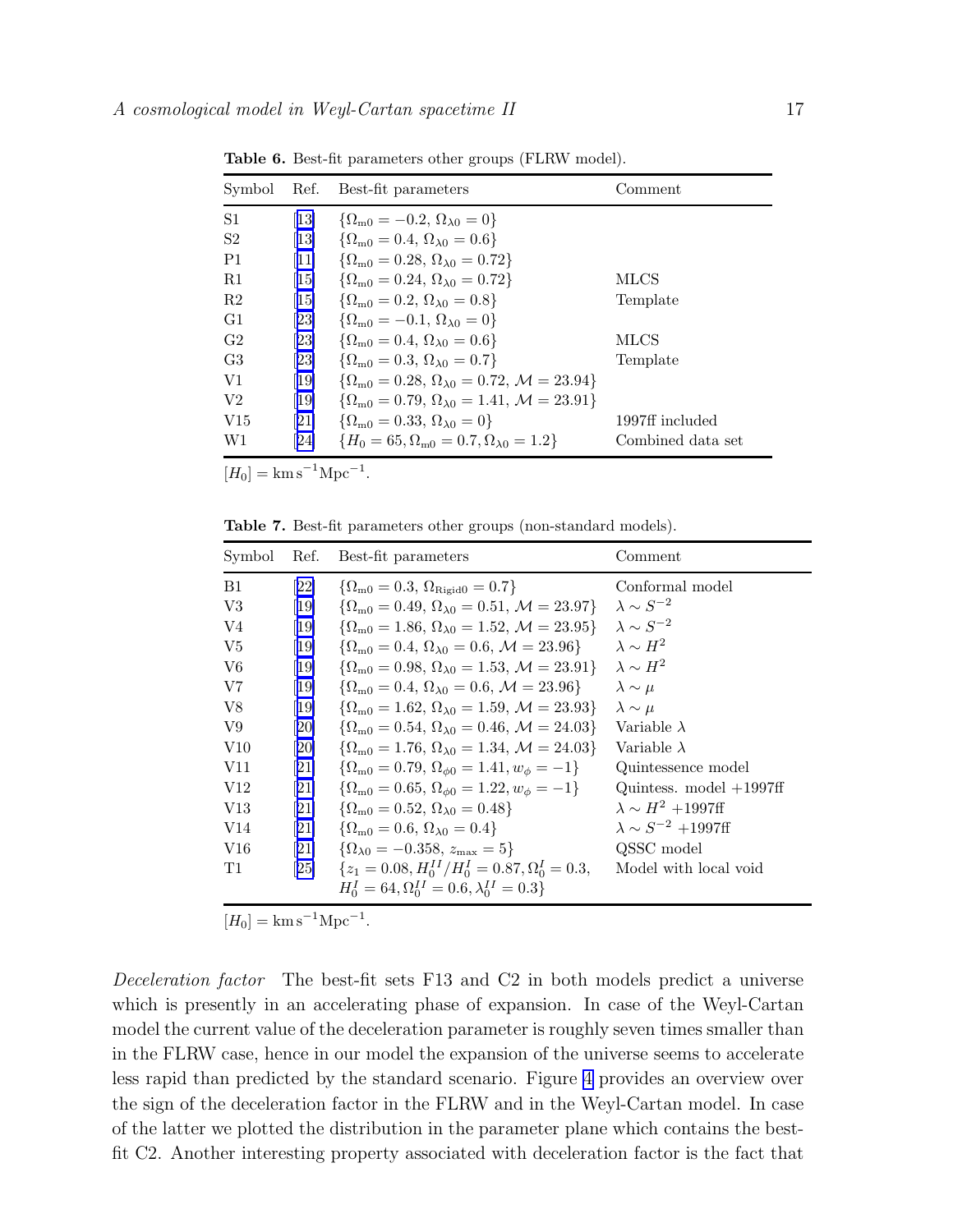it seems to provide an independent cosmological test. As displayed in the plot on top lhs in figure [3](#page-18-0) the contour lines for a constant deceleration factor within the  $(\Omega_{m0}, \Omega_{\lambda 0})$ parameter plane of the FLRW model intersect the ones for constant  $\Omega_{k0}$  at a non-zero angle. Hence if we assume that we can measure  $\Omega_{k0}$  via analysis of the fluctuations within the CMB [\[2](#page-20-0)] then we are able to pin down the pair  $(\Omega_{m0}, \Omega_{\lambda 0})$ . The situation within the new model is similar to the one FLRW case, i.e. the curves of constant  $q_0$  and  $\Omega_{k0}$  intersect each other at a non-zero angle. Figure [3](#page-18-0) contains plots for five different choices of the equation of state parameter  $w$ . As we can see from plot at the bottom lhs only the choice  $w = 1$  corresponds to a degenerated situation, since in this case the deceleration factor vanishes according to([53\)](#page-11-0).

Other groups As we have shown in sections [2](#page-2-0) and [3](#page-9-0) the magnitude-redshift relation depends on several assumptions. Especially its strong dependence on the underlying field equations renders it to be a useful tool to discriminate between different cosmological models. In table [6](#page-16-0) and [7](#page-16-0) we collected some of the results from several other groups who used this relation within the FLRW as well as in non-standard models. It becomes clear from table [6](#page-16-0) that in addition to the model dependence of the magnitude-redshift relation, the estimates for the cosmological parameters strongly depend on the data set which is used to perform a fit. It is interesting that some of the early best-fit parameter sets like S1 and G1, e.g., correspond to unphysical models. The situation within non-standard models is similar. As one can infer from table [7](#page-16-0) the parameters estimated within nonstandard scenarios depend strongly on the underlying model. Although it seems to be possible to describe the supernova data equally well within several alternative scenarios, the main benefit of the cosmological standard model consists of its level of detail, which results in the availability of a number of different cosmological tests[[16](#page-21-0), [17, 18\]](#page-21-0). Note that without the constraints from other cosmological tests the used data set does not favour a flat universe. The best-fit F13 is even slightly better than the one which is obtained if we impose the constraint of spatial flatness right from the beginning, i.e. the fit F28 mentioned at the beginning of this section. It is noteworthy that nearly all groups come to the same result that a non-vanishing cosmological constant seems to be inevitable for the description of the supernova data within FLRW model, as becomes clear from table [6](#page-16-0) and our results in table [4](#page-14-0).

Summary  $\mathcal{C}$  Outlook In figure [5](#page-19-0) we plotted the distance modulus versus the redshift up to  $z = 2$ . The upper curve corresponds to the best-fit within the Weyl-Cartan model. It becomes clear that the supernovae at high redshifts will appear dimmer within this model than in the FLRW case. The data point at  $z = 1.7$  corresponds to the farthest known supernova 1997ff as reported by Riess  $et \ al \ [14]$  $et \ al \ [14]$  $et \ al \ [14]$ . Although not significant this supernova seems to favour the best-fit FLRW model F13. The uncertainties connected with 1997ff are large, therefore we did not include it in our fitting procedure. Note that also the best-fit flat model F28 seems not to fit the data from 1997ff. A possible magnification of 1997ff by gravitational lensing was discussed by Mörtsell  $et$  al in [\[28](#page-21-0)].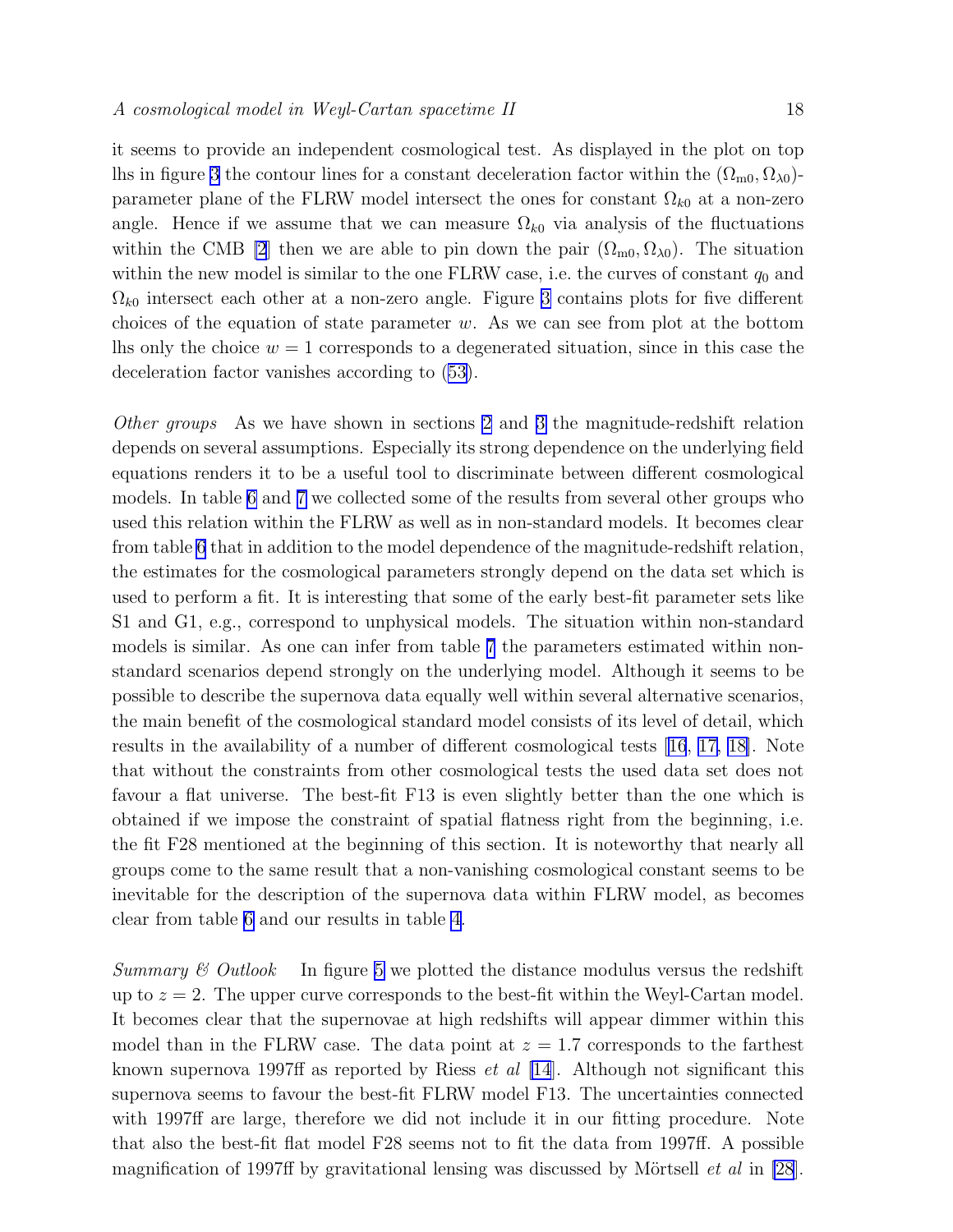<span id="page-18-0"></span>

**Figure 3.** Contour lines of the deceleration factor  $q_0$  and the density parameter  $\Omega_{k0}$  in the  $(\Omega_{\lambda0}, \Omega_{\text{m0}})$  and  $(\Omega_{k0}, \Omega_{\text{C0}})$  plane, respectively. The figure on the top left corresponds to the standard model which contains only usual matter  $w = 0$  and a contribution from the cosmological constant. The other figures belong to the Weyl-Cartan model in case of different choices of the equation of state parameter w and a vanishing induced cosmological constant.

It is too early to make a reliable prediction at this point, one has to wait until more data at high redshifts becomes available. As we can see from the rhs in figure [5](#page-19-0) a survey at high redshifts (like SNAP e.g.) should enable us to discriminate between the two best-fit models C2 and F13.

It is also possible to derive the age of the universe within our model. In case of the parameter set C2 we obtain an age of 18.4 Gyr. Thus, our model combined with the supernova data yields an older universe than the standard model - i.e. 13.8 Gyr in case of F13, and 14.6 Gyr for the flat scenario F28. Hence, there is no conflict with the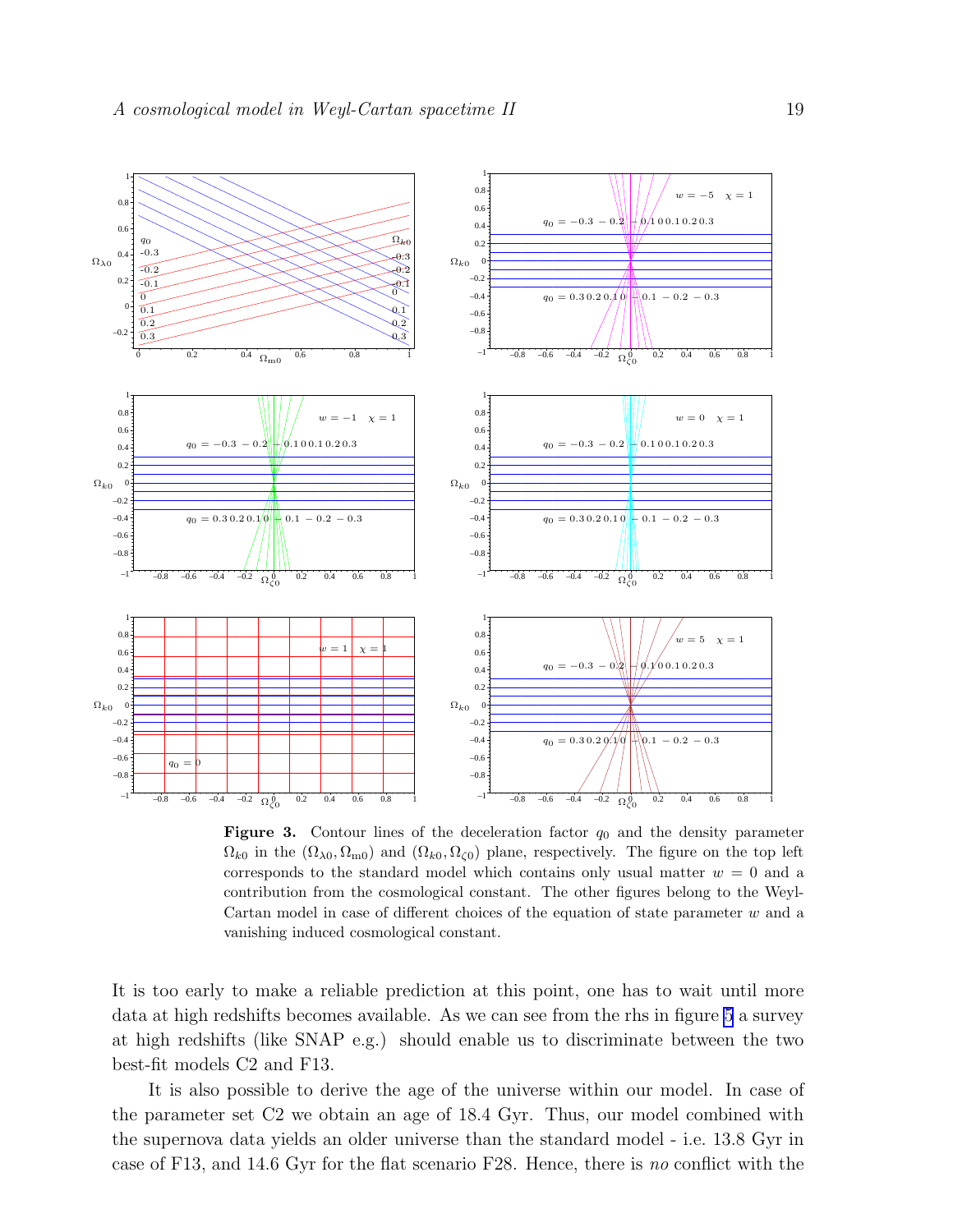<span id="page-19-0"></span>

**Figure 4.** Sign of the deceleration factor  $q_0$  in the density parameter plane for the standard FLRW model (lhs) and for the Weyl-Cartan model (rhs).



Figure 5. On the lhs we plotted the distance modulus versus the redshift for the bestfit models F13, F28, and C2 up to  $z = 2$ . As one can see from the rhs the difference between both models grows with the redshift.

estimates from the observations of globular clusters and nucleocosmochronology which range from 11 to 15 Gyr [\[31,](#page-21-0) [32\]](#page-22-0).

We reviewed the derivation of the magnitude-redshift relation within the cosmological standard model with special emphasis on the various assumptions which are necessary to obtain this relation. We have shown that it is possible to find a similar relation between the luminosity and distance within the new Weyl-Cartan model proposed in [\[8](#page-21-0)]. We performed fits to the combined data set of Wang [\[24\]](#page-21-0) within both models. Note that this is the first time that a fit of MAG based model to a real data set has been performed. Our efforts can be viewed as a first step to relief the Weyl-Cartan model of its current toy model character. We are aware that at the moment our model is far from being called *realistic*. Nevertheless we were able to show that in principle it is possible to obtain a magnitude-redshift relation within our MAG based model. Despite this success it is too early to use the best-fit parameters obtained in this work in order to pin down the free parameters within the model. One needs at least another independent cosmological test in order to impose meaningful constraints. Therefore, our aim in the next article of this series is to check whether our model is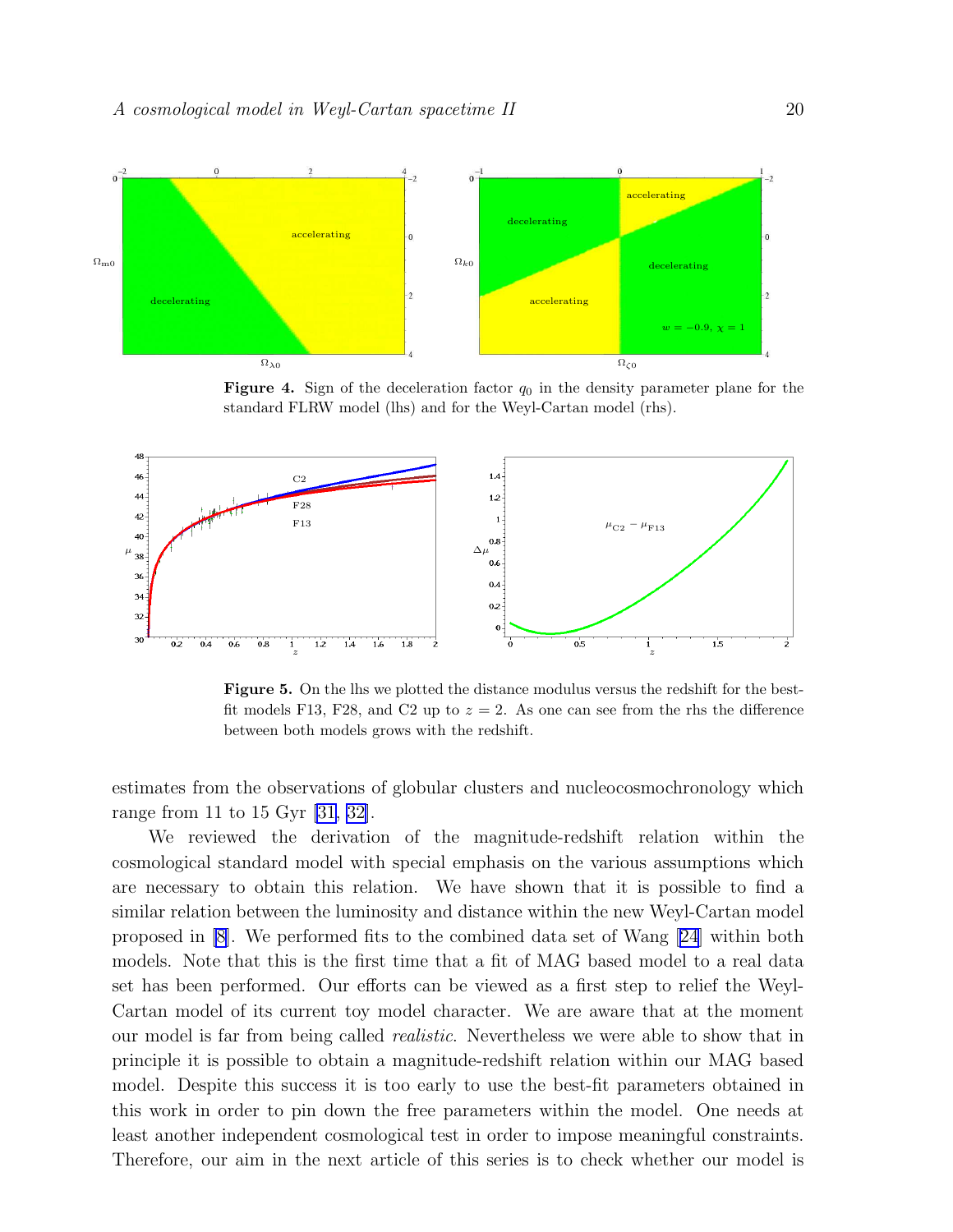|            | $\pm 0.0101$ $\pm 1.00001$ |        |          |
|------------|----------------------------|--------|----------|
| energy     | mass                       | [time] | [length] |
| $length-1$ | $length-1$                 | length | length   |

<span id="page-20-0"></span>Table A1. Natural units.

Table A2. Units of quantities.

| Quantities                                             |                                                                                                                                     | Length                                                                                                                                                                               |
|--------------------------------------------------------|-------------------------------------------------------------------------------------------------------------------------------------|--------------------------------------------------------------------------------------------------------------------------------------------------------------------------------------|
| Gauge potentials<br>Field strengths<br>Matter currents | $ g_{\alpha\beta} $<br>$[Q_{\alpha\beta}], [\hat{R}_{\alpha\beta}]$                                                                 | $[\vartheta^\alpha]$<br>$[\Sigma_{\alpha}]^{-1}$                                                                                                                                     |
| Coordinates                                            | $[\theta], [\phi], [r]$                                                                                                             | [t]                                                                                                                                                                                  |
| Functions                                              | $[\Omega_w], [\Omega_k], [\Omega_m], [\Omega_\lambda],$<br>$[\zeta], [\Omega_{\text{total}}], [\Omega_{\zeta}], [\Omega_{\Lambda}]$ | $[S], [\mu]^{-\frac{1}{4}}, [p]^{-\frac{1}{4}},$<br>$[p_r]^{-\frac{1}{4}}, [H]^{-1}$                                                                                                 |
| Miscellany                                             | $[u^{\alpha}], [z], [q], [w],$<br>$[m], [M], [\mathcal{M}], [\mu]$                                                                  | $[\Sigma_{\alpha\beta}]^{-\frac{1}{4}}, [d_{\text{luminosity}}],$<br>$[\breve{L}]^{-2}, [\breve{F}]^{-4}$                                                                            |
| Constants                                              | $[\chi], [b], [k], [a_I]$                                                                                                           | $[\kappa]^{\frac{1}{2}}, [\lambda]^{-\frac{1}{2}}, [\Lambda]^{-\frac{1}{2}}, [c]^{-\frac{1}{2}},$<br>$[\Xi]^{-\frac{1}{4}}, [G]^{\frac{1}{2}}, [\varkappa_1]^{-\frac{1}{-4+3(1+w)}}$ |

compatible with recent observations of the cosmic microwave background and if there exists a concordance region with the parameters obtained in this work.

#### Acknowledgments

The author is grateful to F.W. Hehl, G. Rubilar, and the members of the gravity group at the University of Cologne for their support. Special thanks go to Y. Wang for valuable comments and for providing her SNe data set.

# Appendix A. Units

In this work we made use of *natural units*, i.e.  $\hbar = c = 1$  (cf table [A1](#page-8-0)). Additionally, we have to be careful with the coupling constants and the coordinates within the coframe. In order to keep things as clear as possible, we provide a list of the quantities emerging throughout all sections in table [A2.](#page-12-0) Note that  $[d] = 1$  and  $\mathfrak{f}^*$  = length<sup>n-2p</sup>, where  $n =$ dimension of the spacetime,  $p = \text{degree of the differential form on which } \star \text{ acts.}$ 

- [1] E.W. Kolb, Michael S. Turner: The early universe. Addison-Wesley (1990)
- [2] A.R. Liddle, D.H. Lyth: Cosmological inflation and large-scale structure. Cambridge University Press, 1st edition (2000)
- [3] T. Padmanabhan: Theoretical astrophysics Volume II: Stars and stellar systems. Cambridge University Press, 1st edition (2001)
- [4] J.A. Peacock: Cosmological physics. Cambridge University Press (2000)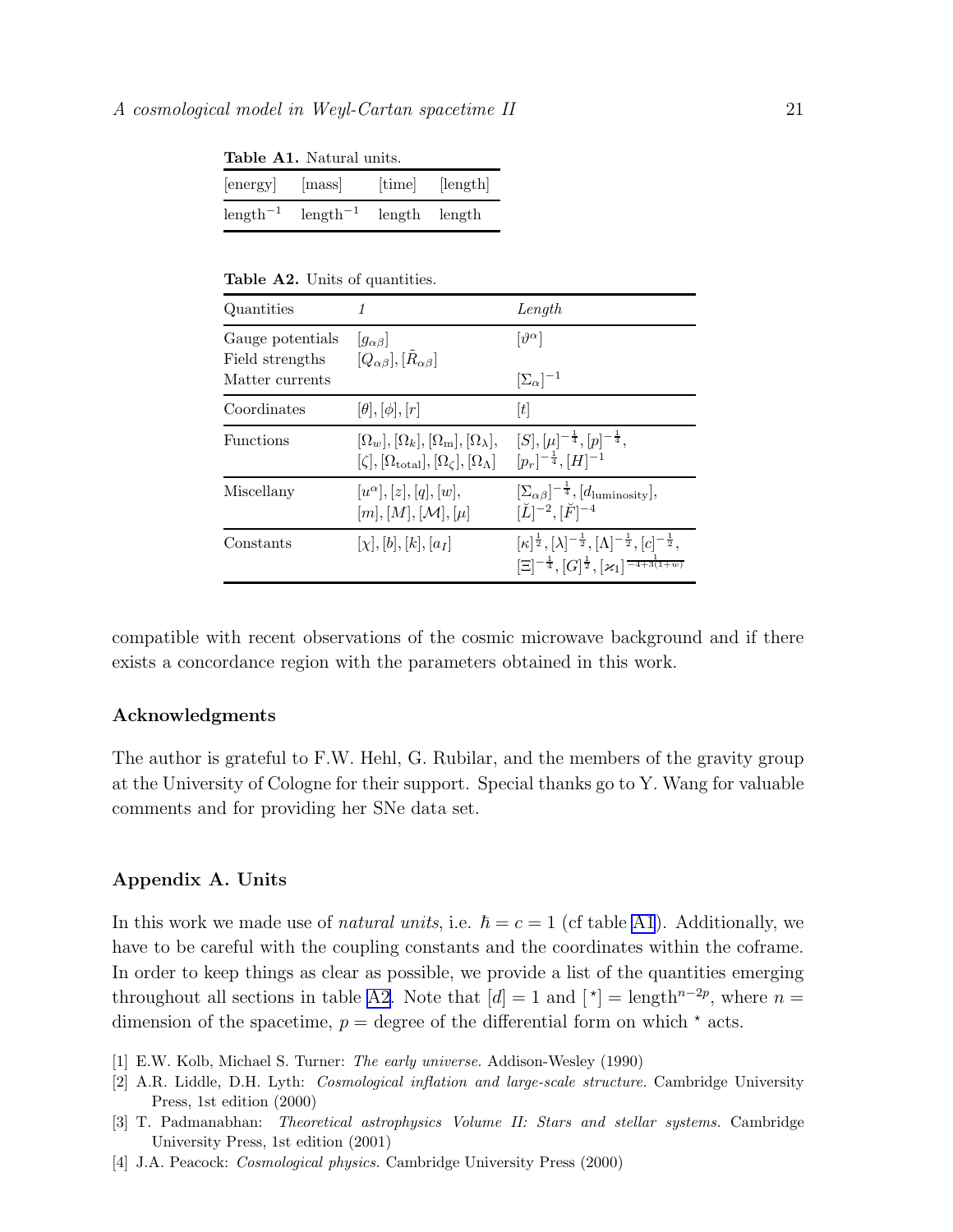- <span id="page-21-0"></span>[5] W.H. Press, S.A. Teukolsky, W.T. Vetterling, B.P. Flannery: Numerical recipes in C - The Art of scientific computing. Cambridge, 2nd edition (1992)
- [6] P.R. Bevington: Data reduction and error analysis for the physical sciences. McGraw-Hill (1969)
- [7] B.R. Martin: Statistics for physicists. Academic Press (1971)
- [8] D. Puetzfeld: A cosmological model in Weyl-Cartan spacetime: I. Field equations and solutions. Class. Quantum Grav. (19) (2002) 3263-3280 Los Alamos e-print Archive gr-qc/0111014
- [9] F.W. Hehl, J.D. McCrea, E.W. Mielke, Y. Ne´eman: Metric-affine gauge theory of gravity: Field equations, Noether identities, world spinors, and breaking of dilation invariance. Phys. Rep. 258 (1995) 1-171
- [10] M. Hamuy et al.: The absolute luminosities of the Calán/Tololo type Ia supernovae. Los Alamos e-print Archive astro-ph/9609059
- [11] S. Perlmutter et al.: Measurements of Ω and Λ from 42 high-redshift supernovae. Astrophys. J. 517 (1999) 565
- [12] S. Perlmutter et al.: Measurements of the cosmological parameters  $\Omega$  and  $\Lambda$  from the first seven supernovae at  $z \ge 0.35$ . Astrophys. J. 483 (1997) 565-581
- [13] B.P. Schmidt et al.: The high-z supernova search: Measuring cosmic deceleration and global curvature of the universe using type Ia supernovae. Astrophys. J. 507 (1998) 46-63
- [14] A.G. Riess et al.: The farthest known supernova: Support for an accelerating universe and a glimpse of the epoch of deceleration. Los Alamos e-print Archive astro-ph/0104455
- [15] A.G. Riess et al.: Observational evidence from supernovae for an accelerating universe and a cosmological constant. Astrophys. J. 116 (1998) 1009-1038
- [16] P.J.E. Peebles: The cosmological tests. Int. J. Mod. Phy. A 16 4223-4233 (2001)
- [17] C.H. Lineweaver: Cosmological parameters Los Alamos e-print Archive astro-ph/0112381
- [18] A.H. Jaffe et al.: Cosmology from MAXIMA-1, BOOMERANG & COBE/DMR CMB observations. Phys. Rev. Lett. 86 3475-3479 (2001) Los Alamos e-print Archive astro-ph/0007333
- [19] R.G. Vishwakarma: Consequences on variable Λ-models from distant type Ia supernovae and compact radio sources. Class. Quantum Grav. 18 (2001) 1159-1172 Los Alamos e-Print Archive astro-ph/0012492
- [20] R.G. Vishwakarma: Study of the magnitude-redshift relation for type Ia supernovae in a model resulting from a Ricci-symmetry. Gen. Rel. Grav. 33 1973-1984 (2001) Los Alamos e-print Archive gr-qc/0106021
- [21] R.G. Vishwakarma: Consequences on some dark energy-candidates from SN 1997ff. Mont. Not. R. Astron. Soc. 331 776-784 (2002) Los Alamos e-print Archive astro-ph/0108118
- [22] D. Behnke et al.: Description of supernova data in conformal cosmology without cosmological constant. Phys. Lett. **B530** 20-24 (2002) Los Alamos e-print Archive  $gr-qc/0102039$
- [23] P.M. Garnavich et al.: Constraints on cosmological models from Hubble space telescope observations of high-z supernovae. Astrophys. J. 493 L53-57
- [24] Y. Wang: Flux-averaging analysis of type Ia supernova data. Astrophys. J. 536 531-539 (2000)
- [25] K. Tomita: Analyses of type Ia supernova data in cosmological models with a local void. Prog. Theor. Phys. Vol. 106 No. 5 (2001) Los Alamos e-print Archive astro-ph/0104141
- [26] J.C. Niemeyer et al.: Models of type Ia supernova explosions. Los Alamos e-print Archive astro-ph/0203369
- [27] E. Mörtsell, L. Bergström, A. Goobar: *Photon-axion oscillations and type Ia supernovae*. Los Alamos e-print Archive hep-ph/0202153
- [28] E. Mörtsell, C. Gunnarsson, A. Goobar: *Gravitational lensing of the farthest known supernova* SN1997ff. Los Alamos e-print Archive astro-ph/0105355
- [29] C. Csáki, N. Kaloper, J. Terning: *Dimming supernovae without cosmic acceleration*. Phys. Rev. Lett. 88 161302 (2002) Los Alamos e-print Archive astro-ph/0111311
- [30] C. Deffayet et al.: Dimming supernovae by photon-pseudoscalar conversion and the intergalactic plasma. Los Alamos e-print Archive hep-ph/0112118
- [31] B. Chaboyer et al.: The age of globular clusters in the light of HIPPARCOS: Resolving the age